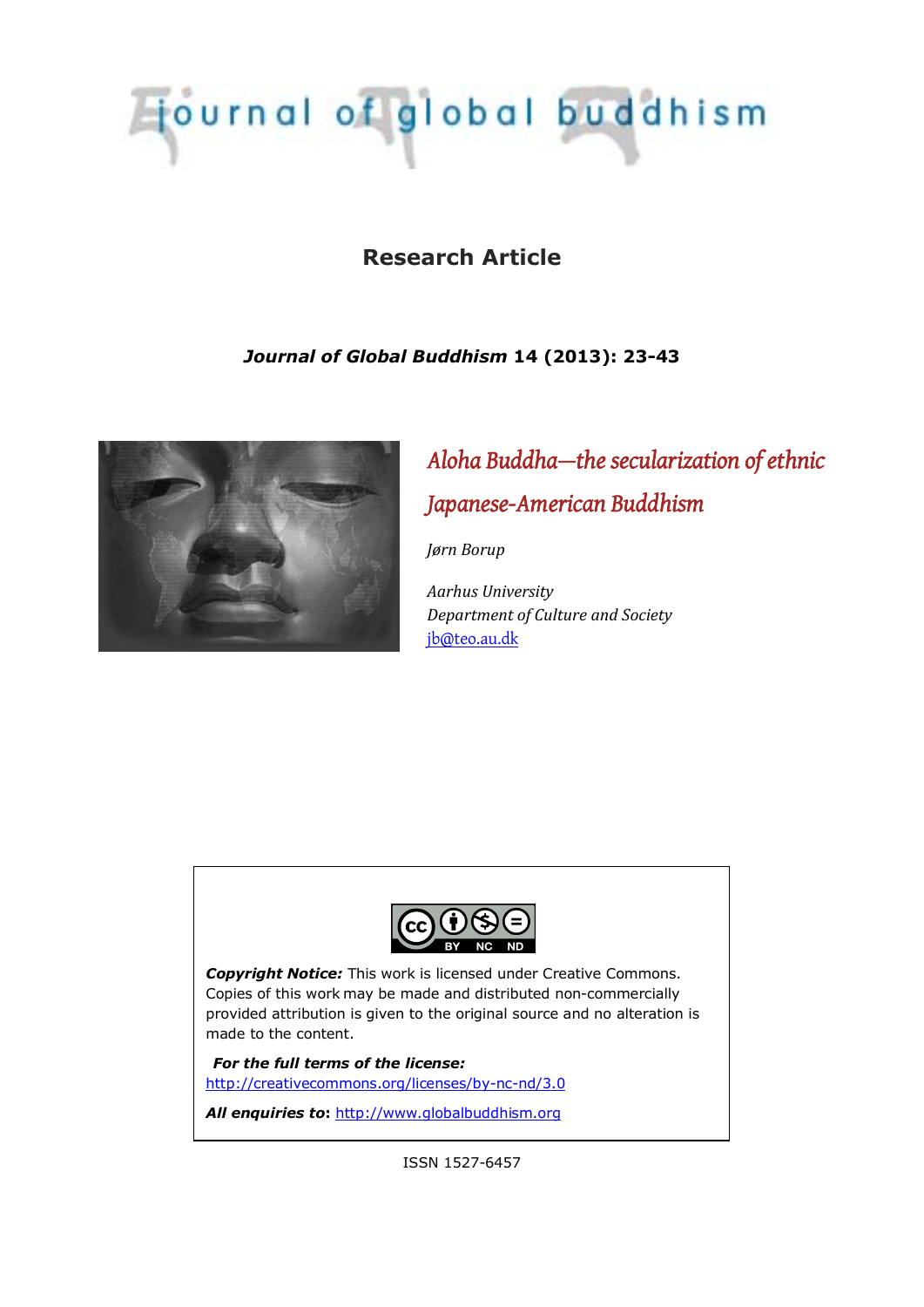#### Research Article

# *Aloha Buddha—the secularization of ethnic Japanese-American Buddhism<sup>1</sup>*

#### *Jørn Borup*

#### Abstract

-

The relations between religion, migration, transnationalism, pluralism, and ethnicity have gained increasing focus in religious, cultural, sociological, and anthropological studies. With its manifold transfigurations across time and location, Buddhism is an obvious case for investigating such issues. Hawaii, with its long migration history and religious pluralism, is an obvious living laboratory for studying such configurations. This article investigates Japanese American Buddhism in Hawaii, focusing on the relationship between religion and ethnicity. By analyzing contemporary religious life and the historical context of two Japanese American Zen temples in Maui, it is argued that the ethnic and cultural divide related to spirituality follow a general tendency by which the secularization of Japanese Americans' communal Sangha Buddhism is counterbalanced by a different group's spiritualization of Buddhism.

apanese Buddhism is present in several Western regions (Pereira and Matsuoka, 2007), characterized by a division between the two "kinds" of Buddhism. In North Tapanese Buddhism is present in several Western regions (Pereira and Matsuoka, 2007), characterized by a division between the two "kinds" of Buddhism. In North America "religion and ethnicity are closely related phenomena" Not only the Japanese new religions, but also Zen Buddhism, which in its "Western" form can also be regarded as a new religious movement (Sharf, 1995a and b), have appealed to Euro-Americans, while other traditional Japanese Buddhist traditions have been used and transformed by different immigrant waves settling in countries such as the USA (Kashima, 1977; Asai & Williams, 1999; Williams and Moriya, 2010), Brazil (Rocha, 2006; Usarski, 2008), and Canada (Harding, Hori and Soucy, 2010; Mullins, 1988). Hawaii is in many ways a particularly interesting place for observing immigrant Buddhism (Ama, 2011; Hunter, 1971; Kashima, 2008; Tanabe, 2005; Tanabe and Tanabe, forthcoming) as it constitutes both the "American West" and "Pacific East" (Williams and Moriya 2010, x). The first Japanese came to Hawaii five generations ago, establishing a migrant community whose descendants often identify themselves as Japanese Americans. Such hyphenization is common in Hawaii, where hybrid identification challenges concepts and bounded categories such as ethnicity and race. Furthermore, according to Lamb, Hawaii is "among the most religiously diverse areas in the world" (1998: 210) with one religious center for every 1,000 people (ibid.), thus, even though the reference is fifteen years old, Hawaii remains quintessentially an example of cultural and religious pluralism.

<sup>&</sup>lt;sup>1</sup> This project is part of the research project Buddhism and Modernity, funded by the Danish Council for Independent Research. Part of this article has appeared in Danish in the journal *Religionsvidenskabeligt Tidsskrift* (2012). The title of the article is not otherwise related to the documentary film *Aloha Buddha. The Story of Japanese Buddhism in Hawaii* (directed by Bill Ferehawk and Dylan Robertson and produced by Lorraine Minatoishi-Palumbo).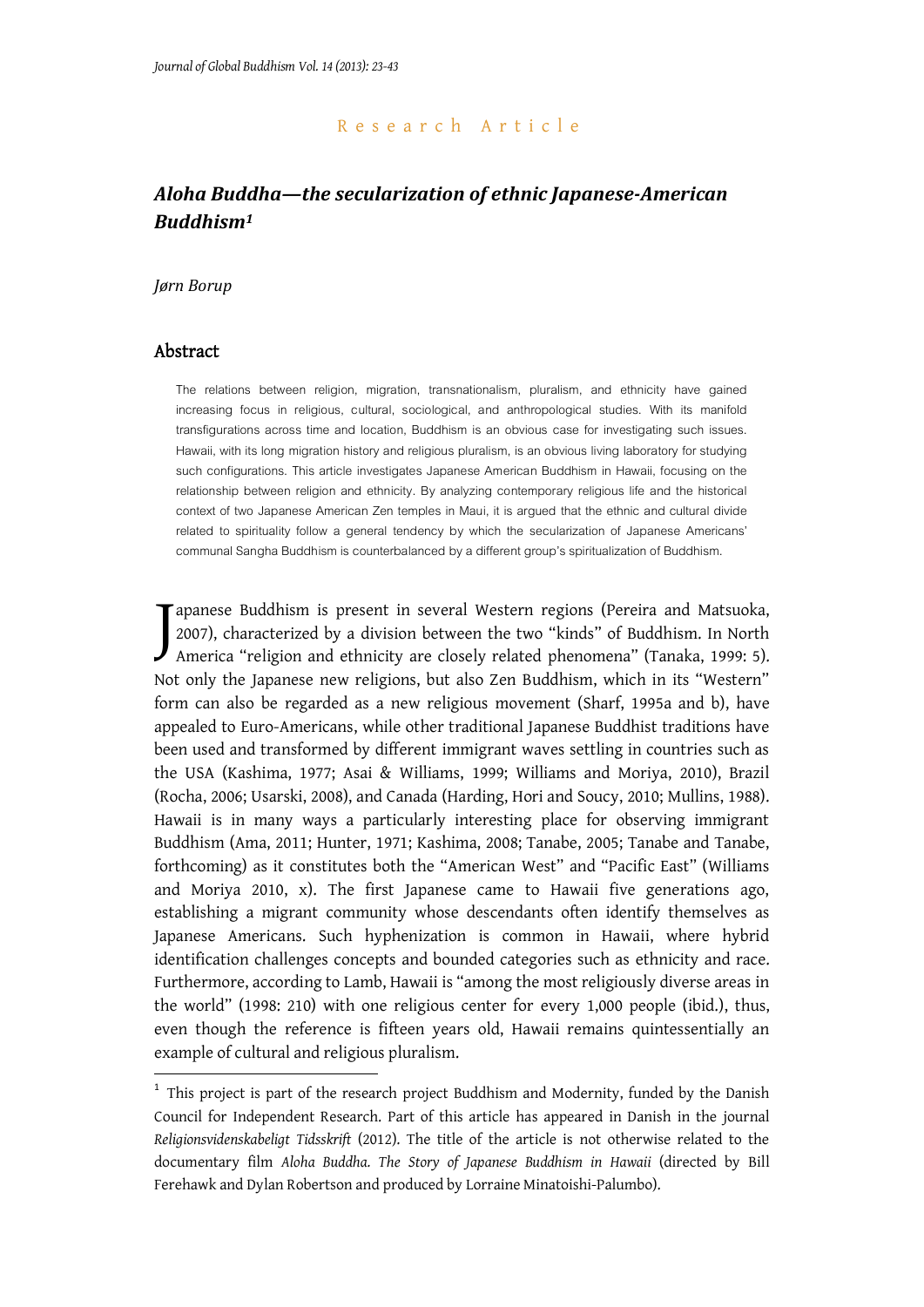The aim of this article is, via historical outline and investigation of contemporary religious communities, to analyze how and to what extent ethnicity plays and has played a role in Japanese Buddhism in Hawaii. The empirical data used in this article is based on fieldwork in the village of Paia on the north coast of the island of Maui.<sup>2</sup> The place was chosen primarily because former research on contemporary Rinzai Zen Buddhism in Japan (Borup, 2008) might act as a comparative frame for investigating the only Rinzai temple related to Myگshinji abroad (Rinzai Zen Mission). Furthermore, the village contains a Sōtō Zen temple (Mantokuji), a small lay Zen group (Maui Zendo), as well as a thriving spiritual market, making comparison between different kinds of (uses of) Buddhism possible. Analyses of the cases are further discussed in relation to general tendencies in immigrant Buddhism in a contemporary pluralist context in which a growing spiritual market has also adopted Buddhist elements. It is argued that ethnicity has played important and different roles in the history of Japanese-American Buddhism and that ethnic divisions in different kinds of contemporary religiosity are related to both secularization and spiritualization of Buddhism.

#### Japanese-American Buddhism in Paia

1

The first Japanese came to Hawaii as a part of the Hawaii labor program (*kan'yaku imin*, 1885–1894). A total of twenty-six ships brought 29,069 government contract people, followed by approximately 125,000 "free migrants" in the period from 1894 to 1908 (Ama, 2011: 32). Until 1924, approximately 220,000 Japanese arrived from Japan, most of whom would to some extent be affiliated to Buddhism. The import of "picture brides"<sup>3</sup> helped produce descendants, and in 1920, second-generation Japanese comprised almost half of the Japanese population (Odo, 2004: 37), constituting a "Japanese village in the Pacific" (Tanabe, 2005: 82). The first phase was characterized primarily by individuals leaving Japan in search of better living standards as workers in the Hawaiian sugar plantations. Although both the Japanese and the Hawaiian governments initially intended the immigrant workers to return to Japan, almost half of them became long-term settlers, constituting a new diaspora community.

In the 1930s the majority of the 10,000 citizens of Paia on the island's north coast were Japanese (Duensing, 1998: ix), and schools, hospitals, markets, stores, restaurants, a

<sup>&</sup>lt;sup>2</sup> Fieldwork was carried out for two months (autumn 2009, summer 2010, and autumn 2011) in Paia. For comparative reasons, fieldwork was carried out for one month (summer 2010) in Honolulu on the island of Oahu. Apart from participant observation (formal rituals and social gatherings at the temples), interviews were conducted with Japanese-American Buddhists in Maui in the Hawaiian form of "talking stories". In all, thirty-eight individuals were interviewed in and around Paia and twelve in Honolulu. Moreover, interviews were conducted with representatives of other religious groups on Maui and Oahu to gather mainly quantitative data on membership and affiliation throughout the years, while textual material like newsletters, temple records, and books from temples and libraries were used primarily to support investigations of the historical dimension of the project.

<sup>&</sup>lt;sup>3</sup> Often, the only way for Japanese (and Korean) plantation workers to find a spouse from their homelands was to select one on the basis of photographs or through family recommendations.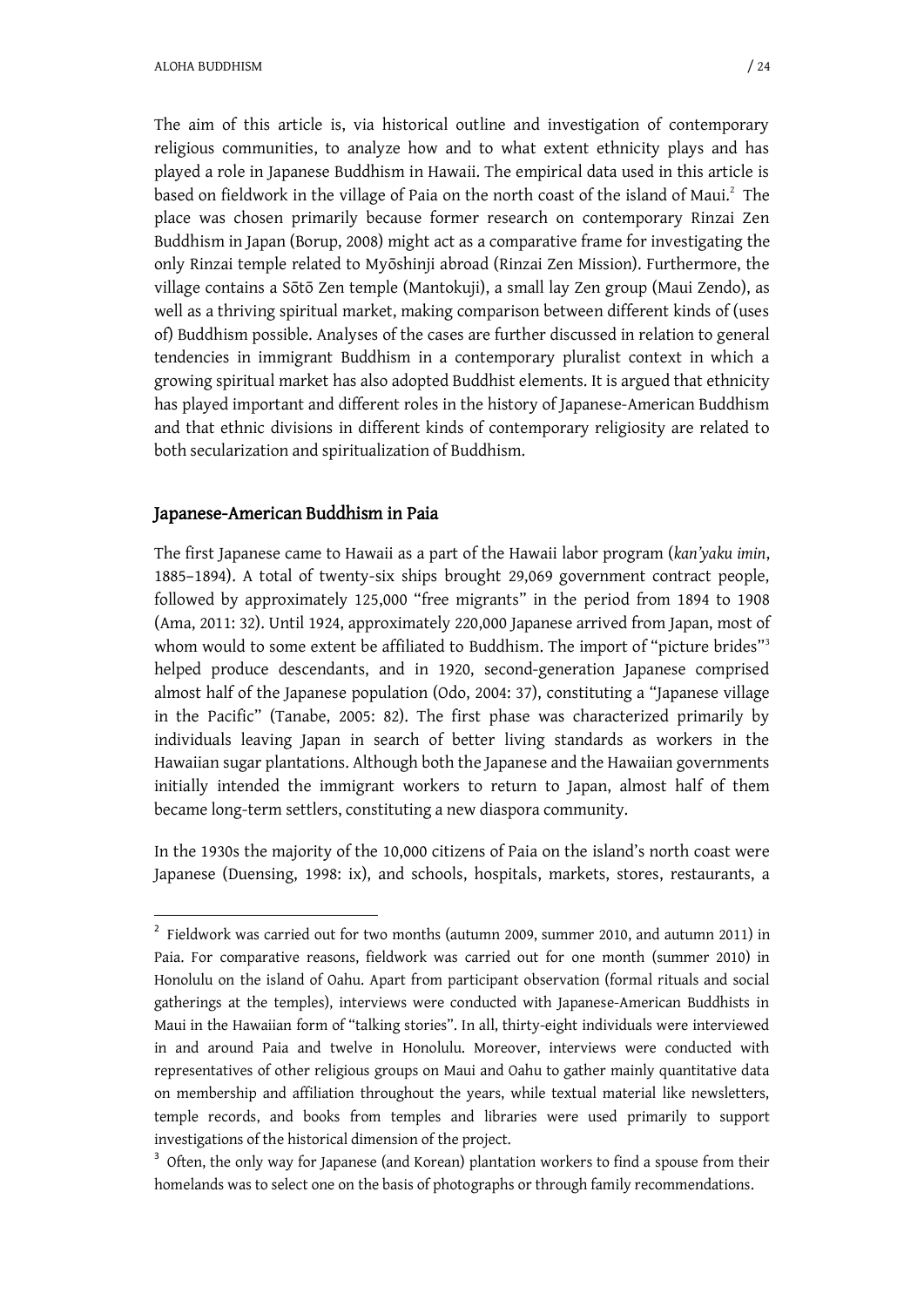theater, and immigrant camps gave the small town a lively touch of Japanese commerce and culture (ibid., vii). "Nearly all participated in a diversity of sports programs and attended one of several Buddhist, Shinto, Protestant and Catholic churches in the area" (Bartholomew, 1994: 109). Also two Zen Buddhist temples were established by the immigrants, later giving the Japanese mother organizations a prospect of Hawaii being a religious frontier in a general "eastward transmission of Buddhism" (Williams and Moriya, 2010: ix). In 1904, the Sōtō Zen Buddhist priest Sokyo Ueoka arrived in Honolulu from Hiroshima, having "received an assignment to become a visiting minister to Japanese immigrants in Hawaii." $^4\,$  In 1906, "upon the request of the Japanese residents in Maui" (ibid.), the Paia Mantokuji Soto Mission was built as a sub-temple to its Japanese mother temple.<sup>5</sup> The first priest soon expanded the congregation, not least because he was well-known among the locals for curing the sick through prayer and for causing rain after periods of drought. In 1935, the Rinzai Zen Mission (hereafter RZM) was established with financial support from the Japanese organization in the outskirts of Paia.<sup>6</sup> This is the only foreign mission temple of the Rinzai school and the central temple for the group of Okinawan immigrants who still constitute approximately 15 percent of the ethnic category "Japanese Americans" in Hawaii today. Children of the first immigrants vividly "talk story" of how the temples have come to function as religious and cultural community centers for those of the town's and the island's inhabitants who have ties to Japan and Okinawa. Such stories might be related to the Sunday school, Japanese flower arrangement and tea ceremony classes, the scout and youth groups, the sewing school, the chanting groups (*goeika*), or the women's associations (*fujinkai*), all of which were part of the glue binding the Buddhist community together, like a "lotus in paradise" (Tanabe, 2000), until just a few decades ago.

While the 1920 sugar strike involving Japanese workers made some commentators accuse Buddhists of being a threat to American society (Tanabe, 2000: 1), the major turning point for all Japanese in Hawaii was Pearl Harbor and World War II. As it was difficult and, in the long run, impossible to place almost half of the population in internment camps, certain community leaders, school teachers, and Buddhist and Shinto priests were sent to internment camps on the mainland.<sup>7</sup> Buddhism became the religion of the enemy (Odo, 2004: 98), and conversion to the majority religion, Christianity, became even more widespread as did the custom of intermarriage with non-Japanese. Some of the core members of the two Paia temples were even forced by their parents to go to Christian churches. After the War, Paia became less and less Japanese. Workers in the sugar plantations were offered new apartments in the modern "Dream City" in neighboring Kahului. Many migrated to other islands, to Honolulu, or the mainland to work or get an education, and in the 1970s the very existence of the

<sup>4</sup> <http://mantokujimauitemple.org/about-mantokuji/a-history-of-the-paia-mantokuji-soto-mission-1906-to-2011>

<sup>&</sup>lt;sup>5</sup> For general information on this temple, see Paia Mantokuji Soto Mission 2006 and 2006; Hawaii Soto Mission Association 2002 and 2006. Mantokuji homepage: [http://mantokujimauitemple.org.](http://mantokujimauitemple.org./)

<sup>&</sup>lt;sup>6</sup> Apart from member bulletins, the only source of written information on the RZM is its homepage: http://www.rzmhawaii.com.

<sup>&</sup>lt;sup>7</sup> As reverend Sokyo Ueoka was not interned because of old age, he had to conduct funeral services for all the Buddhists in Maui (Paia Mantokuji Soto Mission 2006, 25).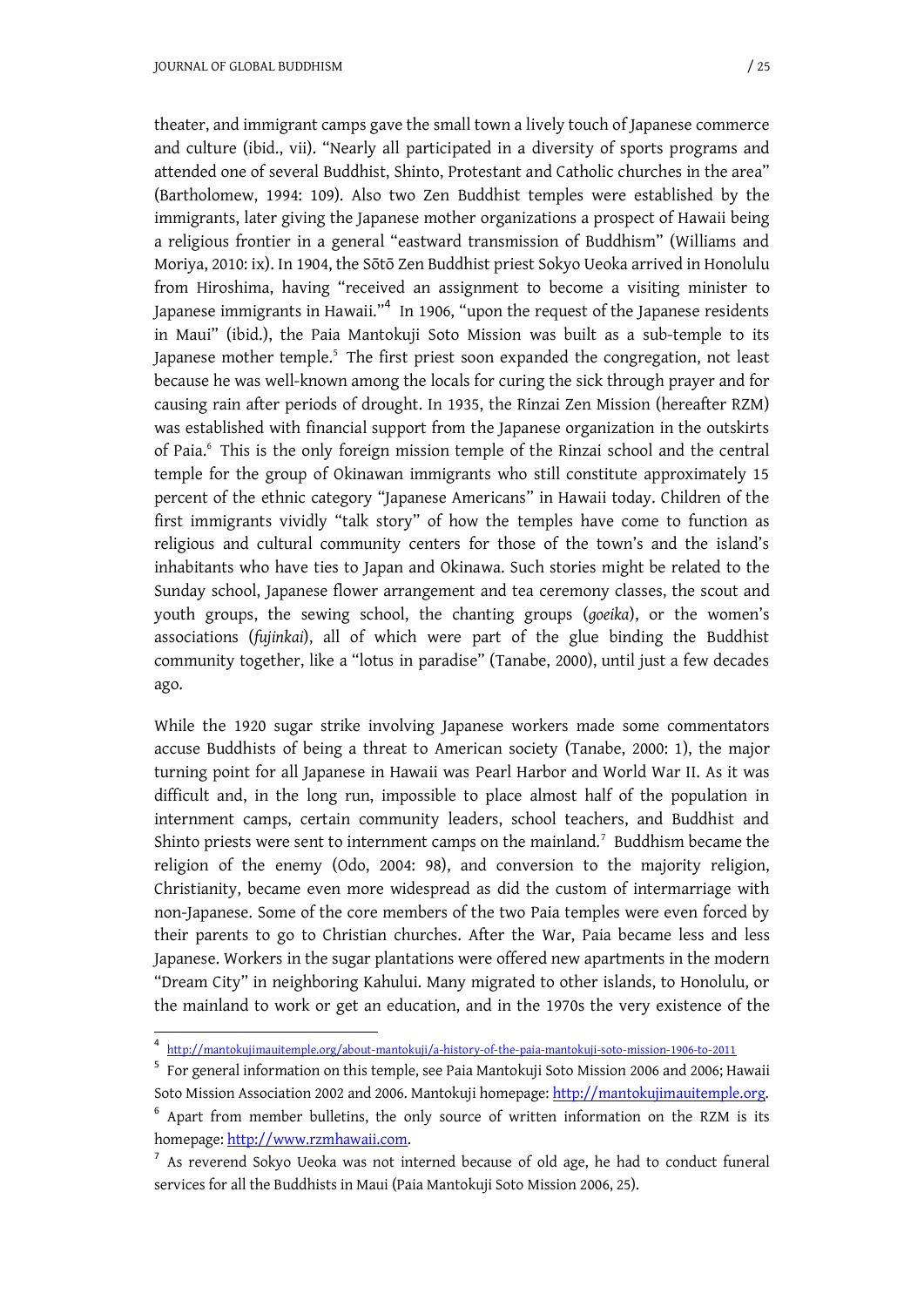#### village was threatened.

Then the hippies arrived, changing the outlook and the atmosphere. The old dwellers felt contempt toward the newcomers' strange behavior and counterculture ideas, but could not avoid appreciating the fact that they actually helped Paia survive. Some hippies, as several of those who remained in Maui called themselves, came to Paia for spiritual reasons and stayed to participate in what later became Buddhist groups. As early as 1959 Robert Aitken (1917–2010) started his Zen group in Honolulu, and in 1969 he moved to Maui to set up the Maui Zendo. After Aitken and his Diamond Sangha had moved back to Honolulu, the Maui Zendo remained a local subgroup with meditation sessions and occasional retreats in private homes. In 1974 a Tibetan Dharma Center was established in Paia. A permanent resident lama, visiting lamas, and a few residing lay Buddhists live in the center today. They have their own worship hall, stupa, garden, and a shop with religious paraphernalia. In the 1980s and 1990s surfers and tourists came in large numbers, once again changing the spirit of the town. Within the last decade, a rapidly growing holistic milieu has entered Paia and the neighboring Haiku area. Services and people come and go in this very fluid community, the demography of which has also changed dramatically in the last decades. According to the 2010 U.S. census, 2,668 people live in the area, 7 percent of whom define themselves as Japanese.<sup>8</sup>

#### Ethnified and de-ethnified Japanese Buddhism

The question of how and to what extent ethnicity should be part of religious identity—and vice versa—has constituted a challenge for the Japanese-Americans who live in Paia and on the rest of the Hawaiian Islands for the past 100 years. Some aspects have been consciously chosen or rejected, whereas others are signs of a less reflective response to social and material circumstances.

Cultural origin is clearly an important element in both of the two Zen temples. The architecture of the present main buildings is typical of the traditional or simplified Japanese style temples, which especially in the islands "up until the 1970s and 1980s […] bustled with youth groups, women's organizations, baseball teams, scout troops, language classes, and other activities" (Tanabe and Tanabe, forthcoming: 20). Also typical for the two temples are the gardens, the temple bells, and the graveyards, the oldest of which contain Chinese characters and/or Japanese names.<sup>9</sup> In the interior there are altars, statues, Buddha figures and bodhisattvas, offertory boxes, sutra tables, bells, wooden fish, wooden ancestor tablets, and photographs of former priests and

<sup>8</sup> [http://factfinder2.census.gov/faces/tableservices/jsf/pages/productview.xhtml?pid=DEC\\_10\\_D](http://factfinder2.census.gov/faces/tableservices/jsf/pages/productview.xhtml?pid=DEC_10_D) P\_DPDP1&prodType=table. 42.6 percent identified themselves as "Asian" in combination with one or more other ethnic groups.

<sup>&</sup>lt;sup>9</sup> "Some of the gravestones in the cemetery [of Mantokuji] face toward Japan as many of the immigrants had a great desire to return to their home country" (Paia Mantokuji Soto Mission, 2006: 25).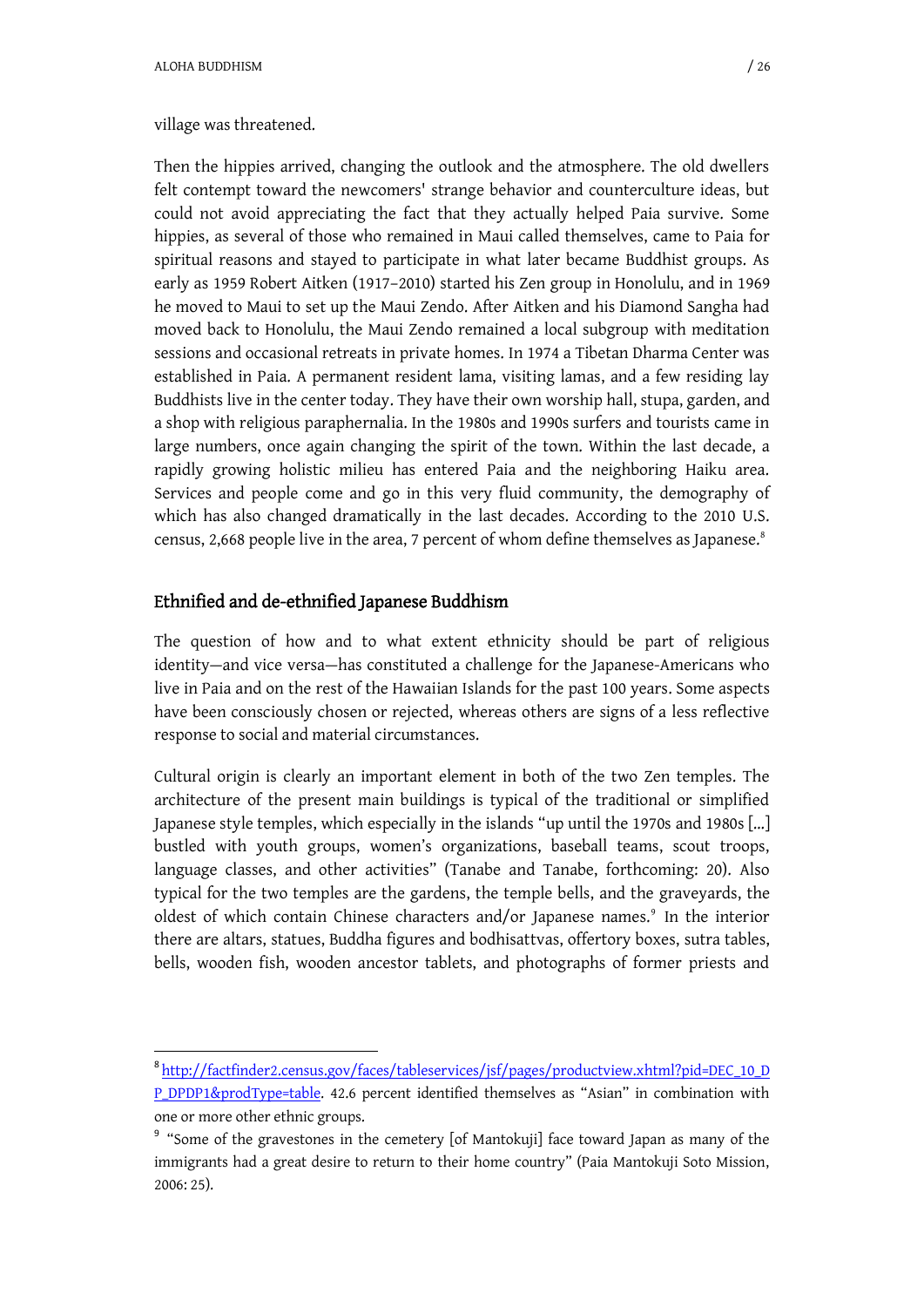The most obvious characteristic of an ethnic religion from both temples is—as has been the case throughout history—the ethnicity of their visitors, users, and members. Although its users are not exclusively Japanese-American, as is the case in other non-Zen temples (where the absence of meditation makes it even more difficult to attract non-Japanese), mono-ethnicity is the norm. The two Paia temples do occasionally attract Caucasians, but by far the majority of their participants remain of Japanese origin, as are the visiting priests, monks, professors, and students from temples, monasteries, and universities in Japan. Some have grown up in the vicinity of the temples, and the presence of the large Ueoka family in Mantokuji is a visible sign of a living tradition based on a core of family heritage. How to get the younger generations involved in the Buddhist church community is an important issue being discussed in all congregations, and many have activities directly related to these matters.<sup>11</sup> However, traditional temple activities do in fact attract a few young people who are searching for their "ancestral ties" and who see the temples as concrete manifestations of an imaginary Japan. One person even described her turn from Tibetan Buddhism to Japanese temple Buddhism as a way to "connect to my Japanese side."<sup>12</sup> Other members have been on religious and cultural pilgrimage tours to Japan, and the priests are sent to Japanese monasteries to learn to chant the sutras and perform the rituals in the correct Japanese manner. Both temples have been involved in fundraising activities in the wake of the tsunami/earthquake in 2011, and the minister at RZM even went to Japan for three months to do voluntary work for his country of origin. The major yearly religious and cultural festivals, such as the *hanamatsuri*, *shichi-go-san*, and *obon*, <sup>13</sup> are performed just like in Japan, and also in Paia the Buddhist temples are said to "preserve a religion for Japanese family ancestry" (Tanabe, 2005: 94). In a certain sense, "the Japanese religiosity values and beliefs brought by the Issei and transferred to the later generations continue to have merit" (Kashima, 2008: 122). Especially the Okinawan culture is kept alive at the RZM. Each year during the *obon* summer festival, thousands of visitors welcome and honor their ancestors, and lion dances and *sanshin* tunes are represented and performed by the Okinawan Cultural Center, demonstrating close relations to Okinawa. "For me, there has always been a connection between

 $10$  See chapter two in Tanabe and Tanabe, 2012 for a description of architecture and temple furnishings in Japanese-American Buddhist temples in Hawaii.

<sup>11</sup> In the RZM Newsletter from July 2003, the minister wrote about *obon* that "it is obvious we need help from the younger generation in order to keep these activities alive and well. The Okinawan festival which started a couple of years ago also faces the same dilemma. Their officers are asking for commitment from the younger generation as well. This transition period is hard for the older generation and for the working younger people. The future of these events that take place at the Rinzai Zen Mission is uncertain. We will try to continue, though the events may have to be scaled down."

<sup>&</sup>lt;sup>12</sup> For a parallel finding in Brazil, see Rocha 2006, chapter five.

<sup>13</sup> *Hanamatsuri* is the Japanese celebration of Buddha's birthday (April 8), *shichi-go-san* (lit. "7-5-3") is a festival day for three- and seven-year-old girls and three- and five-year-old boys held annually on November 15, and *obon* is the summer ceremonies honoring the spirits of the ancestors.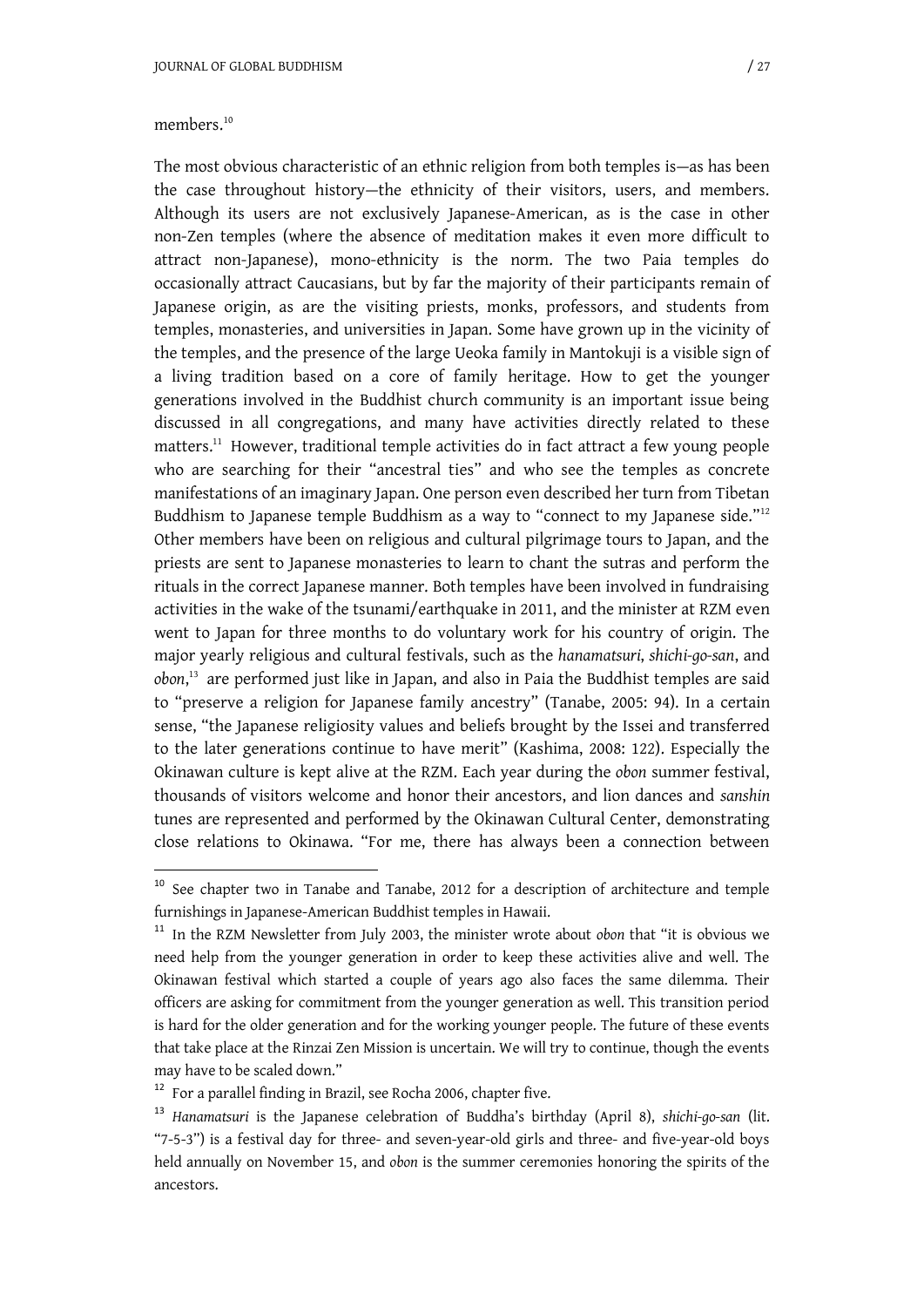Okinawan culture and the RZM. I never thought of why I was a Buddhist," one informant said. Another mistakenly thought that Rinzai Zen *was* Okinawan. Visitors from Japan, on the other hand, told me that they find the *obon* celebrations in Hawaii much more authentic Japanese than the ones held in Japan. The conservative preserving character displayed in highlighting or even constructing authenticity in diaspora contexts is a well-known phenomenon in cultural and religious studies (Lindholm, 2008; Roy, 2010).

However, there are equally clear signs of a de-ethnified religion. The Americanization and de-Japanization efforts were strengthened after the War, but attempts were also made early in the immigration period to merge with the local and Western culture, balancing the ethnic elements of the diaspora.<sup>14</sup> The photographic archive of the old temples gives one a sense of this, as images of formally dressed members gradually give way to images of people in "aloha style" dress, displaying the communication codes of contemporary members, i.e., giving hugs, wearing shorts and aloha shirts are more natural than bows, kimonos, and suits. It is evident from the way in which the Japanese and Okinawan cultural associations have cut the ties with the temples, resorting to formal relations only on special occasions.<sup>15</sup> And it is evident from the long process of Protestantization via which the adoption of a Christian culture has colored both the rituals and the organization. As has become standard in most temples, the worship hall in one of the two Zen temples with a "Hawaiian eclectic style" (Ama, 2011: 100) contains pews and a lectern. The "sermons" are given by a "minister," the "hymns" are chanted in English, accompanied by Psalm books and an organ. Christmas and Easter have been celebrated in one of the temples for decades, all announced in the English newsletters, and the existence of large shelves of books on Buddhism (mostly written in English) in one of the temples, even though the books are seldom read, suggests a certain Protestant idea of a religious core of written materials. The traditional Japanese Buddhist temple parishioner system (*danka seido*) has been "congregationalized" in Hawaii with membership, boards of trustees for organizational management, and structured Sunday services. As it has been the case in other processes of modern Protestantization of Buddhism, $16$  the laity in one sense has thus been institutionally empowered at the expense of the clergy, who is still respected as ritual specialists and religious officials, but with less actual authority. While marveling at Hawaii as a romantic snapshot of old Japan, other Japanese visitors accuse the traditions of being too Americanized. "They look down upon us," one of the local temple attendants said.

<sup>&</sup>lt;sup>14</sup> The first Buddhist missionary, Imamura Emyo (1867-1932), was conscious of his attempts to domesticate the foreign religion, assimilating the ethnic elements to an American context. With Caucasian convert and Buddhist minister Shinkaku Hunt, he developed Sunday schools and a Young Buddhist Association; he produced Buddhist hymns, conducted services in English, and was influential in adopting Christian standards for religious activities and ritual practices (Moriya. 2000; Tanabe. 2005; Ama. 2011).

<sup>&</sup>lt;sup>15</sup> The issue of not combining religion and culture is noted in the associations' bylaws, and according to one of the members of the general assembly, this was also one of the reasons for establishing the center.

<sup>&</sup>lt;sup>16</sup> See the seminal work Gombrich and Obeyesekere, 1988 for explanation of the concept Protestant Buddhism in a Sri Lankan context.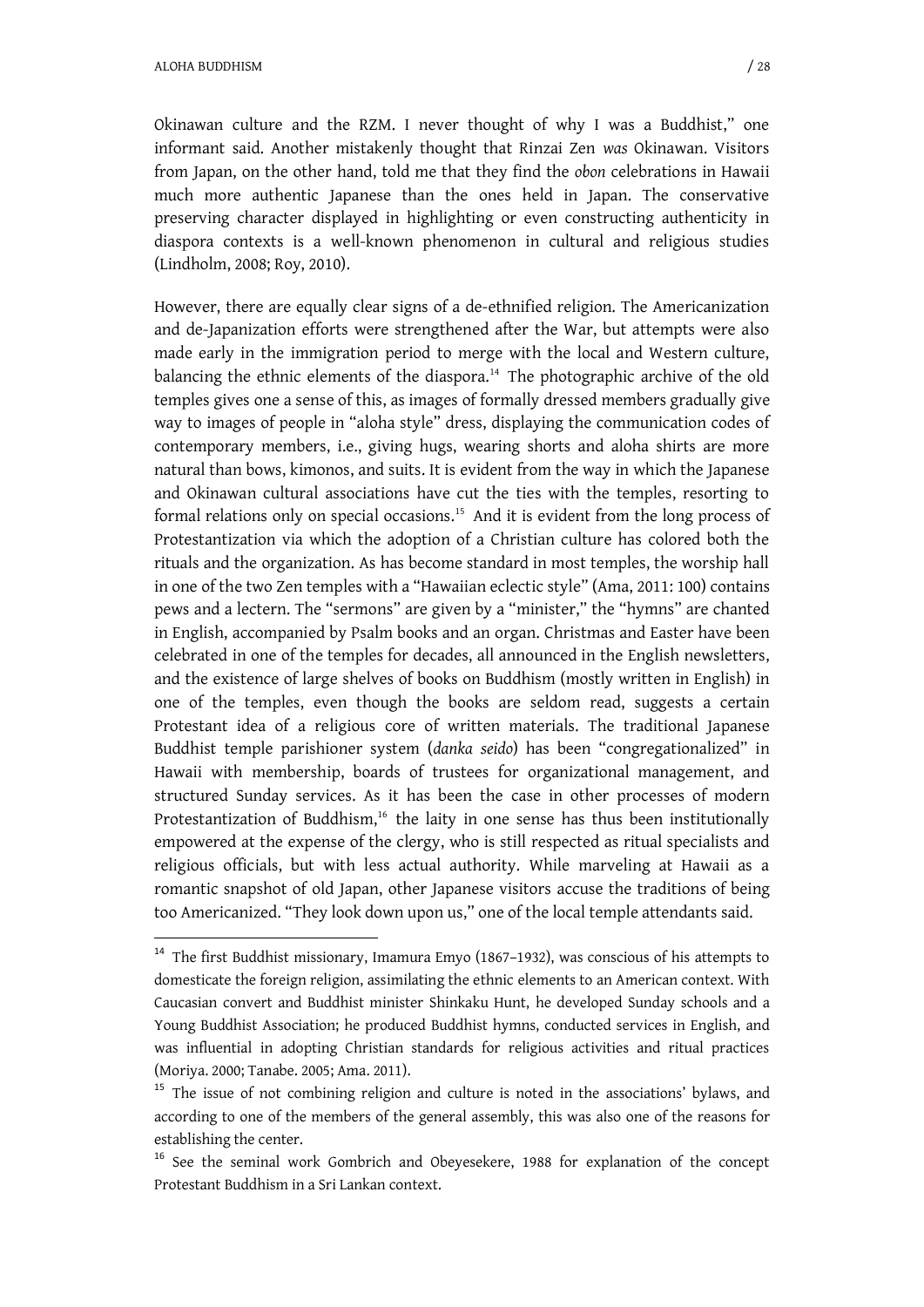The only temple activities that cater to non-Japanese Americans are *taiko* drumming and meditation (*zazen*). Taiko drumming has been kept alive and revived as a cultural activity performed at *obon* (festival to honor the spirits of the ancestors), and at Mantokuji it is a periodical activity engaging both Japanese Americans and Euro-Americans; the latter group is not involved in any other temple activity. Western adoption of especially Zen Buddhist meditation can be considered "Protestant Zen" (Sharf, 1995a) in the way that inner, personal religious experience has been democratized beyond clerical mediation, and its participation patterns also confirm the ethnic divide. At Mantokuji most of the 180 people who have joined the meditation session at least once in the last eight years are Caucasians, and at RZM *zazen* has either been practiced by Euro-Americans or been managed by the (primarily Euro-American) Maui Zendo. In Paia, *taiko* drumming and *zazen* thus constitute two different forms of activities, each expressing the ethnic divisions in the "parallel congregations."  $^{17}$ 

#### Crises and decline

-

The different ways in which ethnicity is manifested signify the plural and, to some extent, hybrid cultural and religious reality of diaspora religiosity in Hawaii. Ethnic representations also point to general developmental tendencies of religious affiliation. If we ask those who Kashima refers to as individuals of belief, there are signs that "the persistence of a high degree of Buddhism among Japanese Americans continues today" (Kashima, 2008: 108).<sup>18</sup> However, there is also evidence to the contrary suggesting that religion has declined in importance. Though religious demography is generally a tricky business and Buddhists are notoriously difficult to identify (Tweed, 2002; Borup forthcoming), indicators of a crisis in Japanese Buddhism seem so clear that different parameters unequivocally point to secularizing tendencies at both individual,

<sup>&</sup>lt;sup>17</sup> Thus, Hawaii generally reflects the division between Euro-American and Japanese-American Zen Buddhists, as 90 percent of the former participate in meditation sessions (*zazenkai*) (Asai and Williams, 1999: 29–30) and regard meditation as the single most important activity within the Buddhist group (Colemann 2001, 119). See also Nagasawa 2011 for the same tendencies in San Francisco. Masatsugu claims that the ethnic dividing lines were more fluid in the 1960s and 1970s (2008: 427). Ethnic dividing lines are also seen on the main island of Hawaii, Oahu, among the Vietnamese population, where the Asian-American culture of Buddhism is not compatible with Thich Nhat Hanh inspired Buddhist meditation, and where two parallel activities by two different groups take place in a Korean temple: Euro-Americans' mindfulness meditation and ethnic Koreans' culture religiosity. A Pew Forum survey shows that only 14 percent of Asian-American Buddhists meditate (Pew Research Center, 2012: 19). While such data could be said to be illustrative of a "degenerate" folk Buddhism, it could equally be said to express typical modern Buddhism or a Westernized "invented" tradition, with meditation being a core practice of all Buddhism. Historically, lay Buddhists have never been expected to practice meditation, which traditionally is an elite ritual conducted by monks and priests. On Japanese Zen Buddhist *zazen*, see Borup, 2008: 205–216.

<sup>18</sup> Kashima, 2008, is referring to the results from the 1999–2000 Hawaii Survey, under the direction of Professor Yasumasa Kuroda, based on interviews with 206 Japanese Americans in southern Oahu.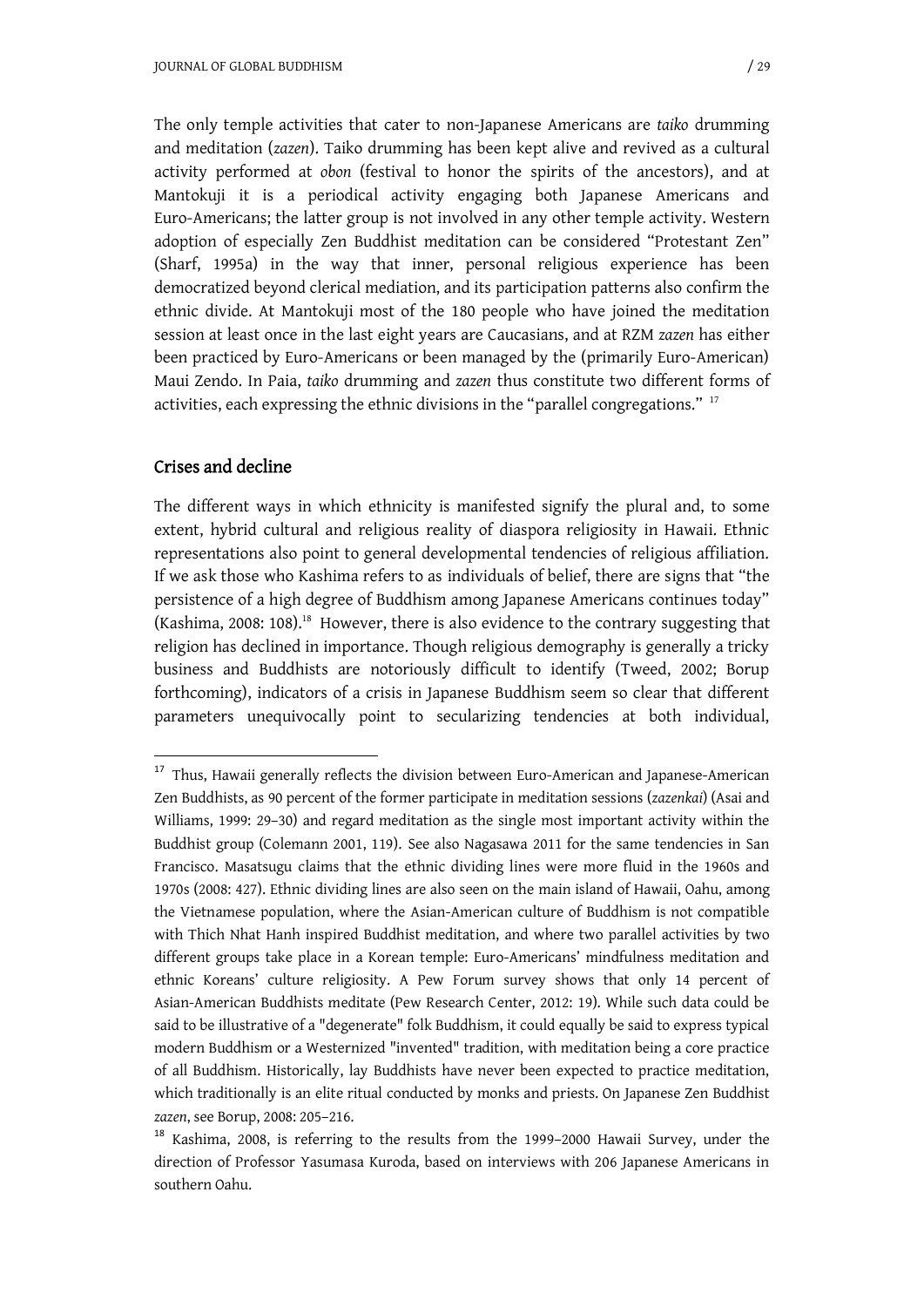institutional, and societal levels. According to Tanabe, "Japanese Buddhism in Hawai'i for the last thirty years has been suffering a slow but certain death" (2005: 78).<sup>19</sup> "The temple has no future," one informant from the RZM commented while pointing to the ocean, which has symptomatically consumed several meters of the nearby shore.

First of all, the demographic context frames the situation in Paia and on Maui. As mentioned, there are simply fewer people of Japanese origin living in local communities.<sup>20</sup> A lack of career possibilities has increased periodic or permanent migration to Honolulu or the mainland, and recent decades have witnessed an influx of mainlanders and foreigners. The number of out-marriages and conversions has increased, and as a part of a general tendency among Asian-Americans, fewer identify

<sup>20</sup> In 1900 40,000 people were living in Maui; a hundred years later the figure was 134,000. Nearly 14,000 of these identify themselves as Japanese, corresponding to 10 percent of the population ([http://hawaii.gov/dbedt/info/economic/databook/db2004/section01.pdf\).](http://hawaii.gov/dbedt/info/economic/databook/db2004/section01.pdf).)

<sup>&</sup>lt;sup>19</sup> Tracing such claims of crises in a historical perspective based on religious demography is of course challenging. Because membership is a doubtful indicator of religious identity and engagement, because there is a general lack of reliable data on religious affiliation in Hawaii, and because the Japanese traditions lose their affiliation to religious institutions, figures are, at best, an estimate. Tanabe writes that by 1931, 12,800 children were studying in 125 Buddhist Sunday schools throughout the islands (Tanabe 2005, 90). In 1958 Hormann, consciously aware of the "woefully inadequate" information, refers to Japanese leaders, suggesting that there are "125,000 or more" Buddhists in Hawaii, corresponding to 70 percent of the Japanese population, 62,000 of which are "active followers" (Hormann, 1958: 5). A few years later, he suggests that the figure is "above 150,000" (Hormann, 1961–1962: 62). Schmitt refers to data from 1972, listing 15.4 percent of the population (120,000) as members of Buddhist churches, compared to 24 percent (40,000) in 1905 and 12 percent (62,000) in 1954-1955 (Schmitt, 1973: 44 and 46). The State of Hawaii Data Book 2001 (<http://hawaii.gov/dbedt/info/economic/databook/db2001/sec01.pdf>) lists 9 percent of the population (110,000), whereas the Pew Forum in 2010 found that 6 percent (82,000) of Hawaiians are Buddhists [\(http://religions.pewforum.org/maps\).](http://religions.pewforum.org/maps).) The president of the Hawaii Association of Buddhists believes that there are approximately 100,000 Buddhists (or 8-10 percent of the population) in Hawaii, many of whom are Japanese (personal conversation), an estimate that is close to the 91,697 Buddhists reported in the U.S. Religion Census [\(http://www.rcms2010.org/\)](http://www.rcms2010.org/), where "congregational adherents include all full members, their children, and others who regularly attend services. The total number of adherents reported by the religious groups listed above (561,980) included 41.3 percent of the total population in 2010" (ibid.). In 2005 Tanabe (2005: 77) suggested that there is only approximately 20,000 Buddhists in Hawaii today, compared to 50,000 in the early 1960s. In a more recent publication (Tanabe and Tanabe forthcoming), this figure seems to hold. By visiting each of the 90 Japanese-American Buddhist temples (excluding Sōka Gakkai centers) throughout the island, the authors have come up with the figure of 19,640 formal members (9,820 families). There were thus 1,846 individuals or 948 families in Maui alone. "These numbers were provided by temples themselves, though many admit that their numbers are best estimates. Temples count members by families, and we have multiplied their reported numbers by two, which ministers and lay leaders agreed was the best way to estimate the number of individuals formally belonging to temples. Obviously this is an approximation, but no one has asked each temple as we have, though we suspect that the actual number is higher" (ibid.: xiii).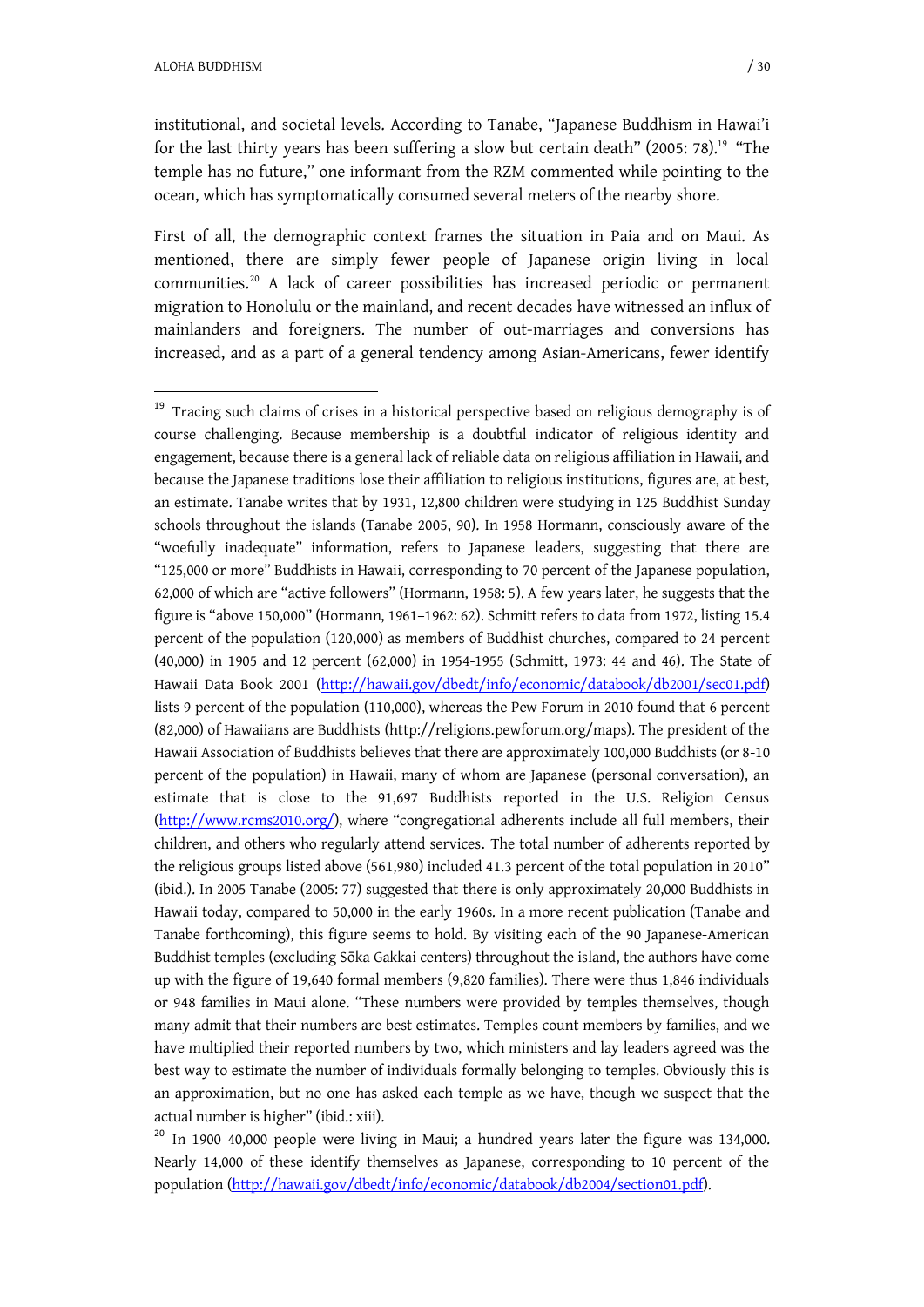themselves with only one ethnic or racial category.<sup>21</sup> A decrease in mono-ethnic identity does not necessarily lead to a decrease in religious belonging or commitment. The continuation of—and, in some instances, even increased participation in—traditional Japanese cultural and religious festivals (such as the *obon*) is a sign of a tradition that is being kept alive or has been revived.<sup>22</sup> A few Japanese Americans actually come to the temples as newcomers, either to explore their cultural roots or to pursue spiritual interests, but the distance between the Japanese Americans who have maintained a close connection to Japanese culture and the Japanese Americans who incorporate some kind of psychological connection to a "spiritual homeland" via a "symbolic ethnicity" (Okamura 2008, 135) has grown, from generation to generation.

Whereas some temples have experienced a dramatic decrease in the number of donating members, the decrease at the RZM and Mantokuji has only been moderate. Temple records show that, some decades ago or before the War, attendance was not always as high as one imagines. Another characteristic feature, as revealed by interviews, is that children brought up by former ministers at the two temples did not have a religious education nor experience in meditation; one of them even confessed to knowing nothing about Zen and Buddhism. Regardless of the commitment of a number of priests who work hard to keep temple religiosity active, there has been a decrease in both attendance and commitment throughout the last few decades.<sup>23</sup> Members have

<sup>23</sup> Membership, donations, and attendance have been sporadically registered throughout the years. At Mantokuji, there were 580 donors in 1970, in the 2000s the figure was around 200. By 2010 there were 130 paying members, which according to the priest included both active and non-active members, as the number of donors also includes people who attend a funeral, but have no other relation to the temple. Three hundred and thirty people are on the mailing list, some of whom are also non-members from the mainland. The large Ueoka family, descendants of the first temple family, still contributes significantly to the upkeep of the temple. In 2010 the RZM had 100 paying members, 10–15 of which were considered active members, periodically attending the fortnightly ceremony. Another 100 people are considered donors, some of whom are also among the 1000 people who join the large *obon* summer festival. A newsletter is sent to 150 people in Hawaii and another 25 in Japan. As there were 121 dues-paying members and 360 donors in 1988, the decrease has only been moderate, compared to the future prospects of the

<sup>&</sup>lt;sup>21</sup> The number of Americans who identify themselves as "Asian and one or more other races" increased by 72.2 percent from the 1990 to the 2000 census

[<sup>\(</sup>http://www.census.gov/population/cen2000/atlas/censr01-108.pdf\).](http://www.census.gov/population/cen2000/atlas/censr01-108.pdf).) The U.S. Asian population includes at least 30 ethnic groups, and 4.2 percent of the U.S. population reported that they consider themselves Asian [\(http://www.census.gov/prod/2002pubs/c2kbr01-16.pdf\).](http://www.census.gov/prod/2002pubs/c2kbr01-16.pdf).) According to the 2010 census, the number of Asian-Americans has increased the least in Hawaii [\(http://2010.census.gov/2010census/data/index.php\)](http://2010.census.gov/2010census/data/index.php), where 35 percent identify themselves as Asians only, 14.7 percent as Japanese only.

<sup>&</sup>lt;sup>22</sup> Already in the RZM Newsletter from January 1994, the discrepancy between general crises and the success of single activities was acknowledged: "Gradually we are losing members of our temple and we feel the loneliness of this so I must stress to you to take care of yourselves day to day to live a long & active life in this coming year […] Every year Buddhism in Hawaii decreases, but our annual activities are not diminishing in numbers or importance. This shows that Buddhism is still a vital religion in Hawaii."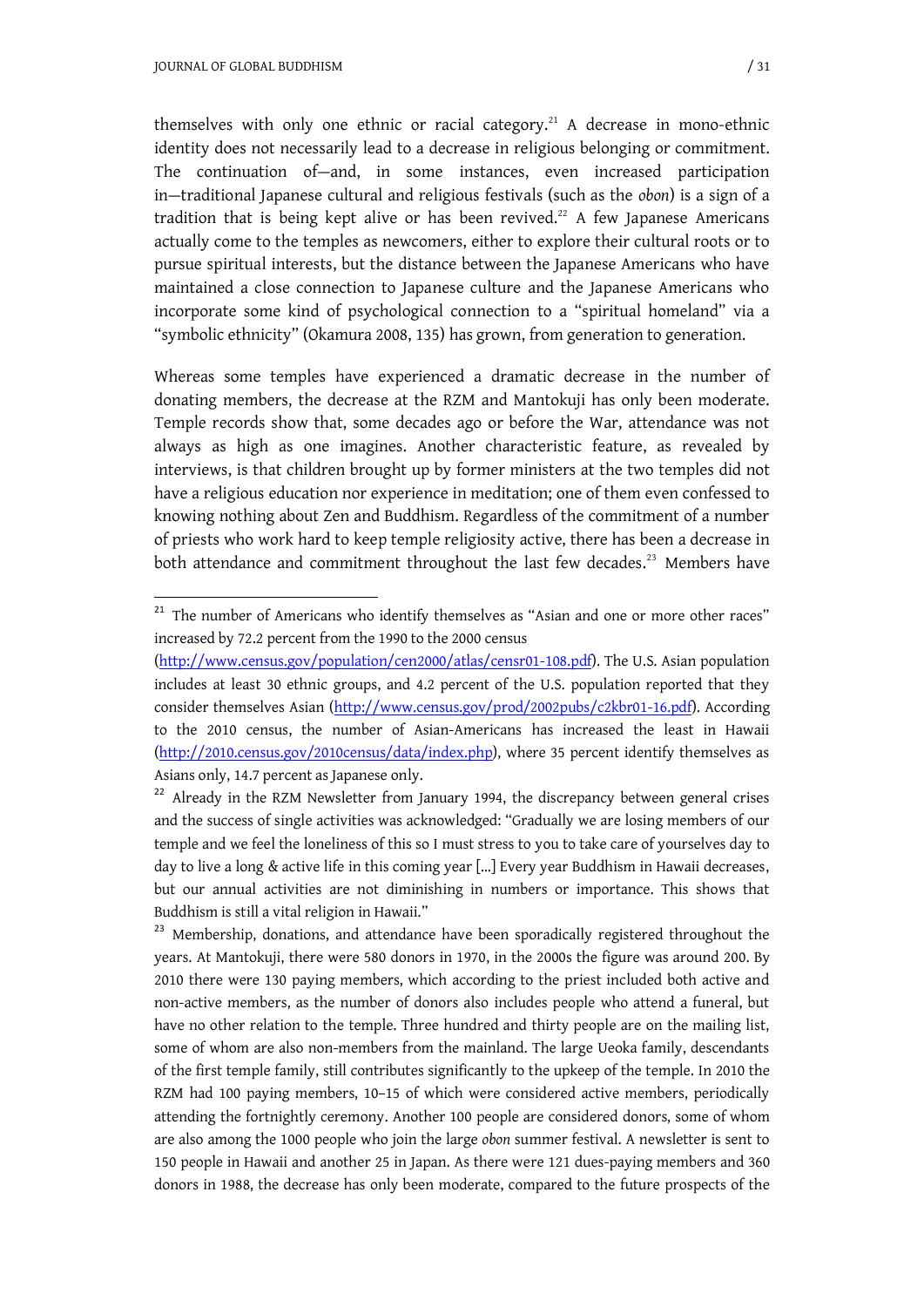been scattered throughout the islands and the rest of the world, and many feel obliged to remain a donor as long as graveyards are kept or older generations are alive. A longstanding member of the RZM illustrated this general attitude and tendency. He comes to the temple only to take care of his ancestors' grave and out of loyalty to his old mother, and although he does complain about young people's lack of adherence to tradition, he claims to have no interest in Buddhism at all. Few new members have joined in recent decades. Sunday schools, classes in Japanese, flower arrangement, tea ceremony, and youth groups are (as in most temples) long gone. Symptomatically, even a typical religious activity like meeting to chant Buddhist hymns (*goeika*) is dying out at the temples—concurrently with the ageing of their members. Also in a broader Hawaiian perspective the tendencies are clear, and the deserted graveyards throughout the islands are living proof of a dying tradition. A few temples have been converted into spiritual centers ('studios') or Tibetan Buddhist centers, both of which typically cater to only Euro-Americans. Others have had to close down, and many more are likely to do the same in the years to come, as there are too few donating members to keep the temples alive financially and too few active participants to keep them alive spiritually. Some regions also experience a lack of ministers. As a career choice it is simply too risky; some young males who are set to inherit their father's temple are encumbered with too little symbolic capital or too many obligations, as is the case with the current priest at Mantokuji, who is going to take over his father-in-law's temple in Japan. Some services are called off, transferred, or transformed due to these circumstances. The crematorium at Mantokuji has been abandoned and moved to a non-Buddhist crematorium in a nearby town, and the many traditional death rituals and memorial services have in both temples been either neglected or compressed into one day "all in one" ceremony, after which there are no memorial rites to keep generational ties alive. The practice of visiting the homes of temple members to conduct memorial rites (*tanagyô*) is either restricted to a few short visits (Mantokuji) or given up entirely (RZM). Most visits today are to older people at the home for senior citizens.

#### Reasons for the crises in Japanese-American Buddhism

Although "the process of secularization in Japan has a distinctive pattern of its own" (Mullins, 2012: 62), it is still plausible to characterize the decreasing significance of religion—in its different levels, phases, and with varying power—as *some kind of* secularization (Reader, 2012; Nelson, 2012).

Thus, a parallel development for Japanese Buddhism in Hawaii is not surprising, although different cultural and historical contexts and developments also point to alternative explanations. The reasons for the crises are manifold and complex, but can be compressed into four interrelated aspects that are related to religion and ethnicity and concretely visible in Paia and in general throughout Hawaii.

religion, whose members are in their seventies, eighties, and nineties. Talks with priests from other denominations in both Maui and Honolulu reveal a drop in membership within the last 30 years of up to 50 percent or more.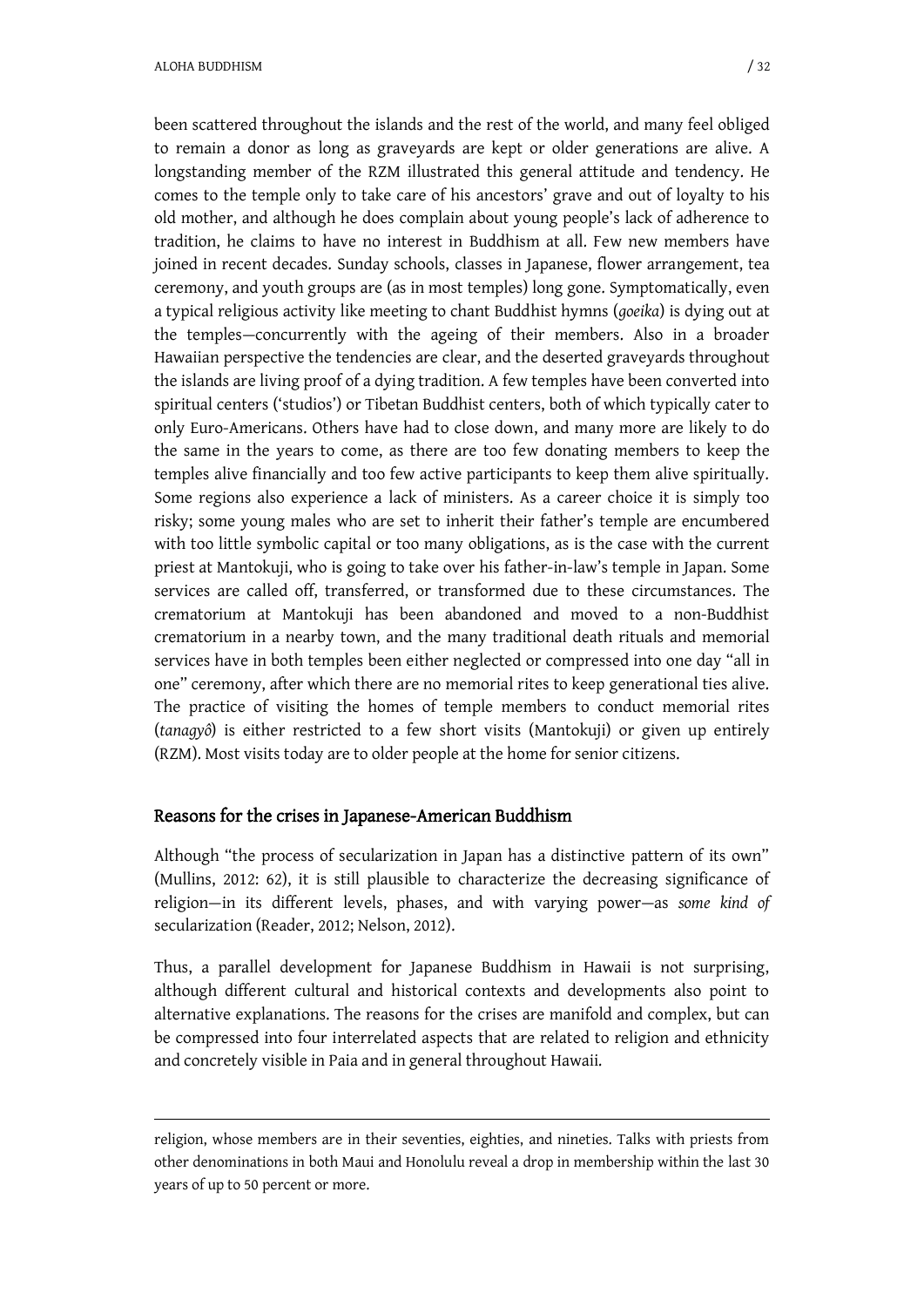#### *a. Decreasing relevance of ethnic religion*

Ethno-religious identity and de-ethnification strategies of Japanese Americans throughout the USA are closely related to the time of War and the aftermath hereof. However, apart from this particularistic context, developments also follow more general patterns comparable to other contexts. First of all, the religious crisis is a consequence of the social development from agrarian to industrial and now post-industrial societies. Early immigrants needed a stable, symbolic presence, a spiritual homeland, a communal space for first concrete and later imagined roots to Japan. Temples were places for religious and cultural gatherings, where priests and community members together rehearsed and transmitted language, skills, and cultural behavior to the next generation. Functional differentiation, specialization, and later fragmentation of the communities with migration, out-marriage, conversion, and continued efforts of cultural assimilation made the religious institutions less important for the diaspora group. Traditional temple functions have been taken over by other domains, and education, sports, welfare, health care, and death care are no longer part of religious life. As in Canada, "evidence for a pattern of ethnic rediscovery is not to be found among third generation Japanese" (Mullins, 1988: 231). This seems to follow a general pattern: Asian-Americans constitute the section of the American population that is most likely to have no religious identity, a tendency that has increased since the 1990s (Kosmin and Keysar, 2009: 15). This is similar to the reasoning of an adherent of one of the Paia temples: "In those days, Buddhism was more colorful. Now it has become more flat."

#### *b. Institutional ethnification strategies*

-

Contrary to the developments of de-ethnification and secularization, there are also developments of ethnification strategies. As is the case with the islands, the RZM and Mantokuji temples are independent, but at the same time affiliated to their Japanese mother institutions. The latter still insist that all monks and students in training should study and train in Japan; that missionary ministers should be sent from Japan (not to convert non-Buddhists, but to serve the existing Japanese-American community); that etiquette ought to be observed in a proper Japanese way. This has led to controversies which in turn have made it obvious that conflicts of interest are grounded in cultural differences, and that Japan and Hawaii are further apart than geography may suggest. $24$ In general, Buddhist temples "are solidly sectarian" (Tanabe, 2005: 96) and have "locked them into a religious culture that is westernized on the surface but remains unassimilated at its core" (ibid., 78).<sup>25</sup> Also a more unconsciously "bottom-up" culture

<sup>&</sup>lt;sup>24</sup> According to a survey conducted by the now vanished Honpa Hongwanji Mission of Hawaii, only 3 percent of the responding members wanted things done in the "Japanese way."

<sup>&</sup>lt;sup>25</sup> "No trespassing," "keep out," "beware of dog," and a large fence surrounding the building in a Honolulu-based temple with a priest who did not communicate in English was one symptomatic, albeit rather extreme example of a separation and isolation strategy. The same top-down ethnification strategy is seen among other Asian religious groups in Hawaii. After a Chinese monk in Honolulu had attempted to spiritualize and thereby internationalize Buddhism, other more conservative monks returned to the same isolationist culture religiosity, which has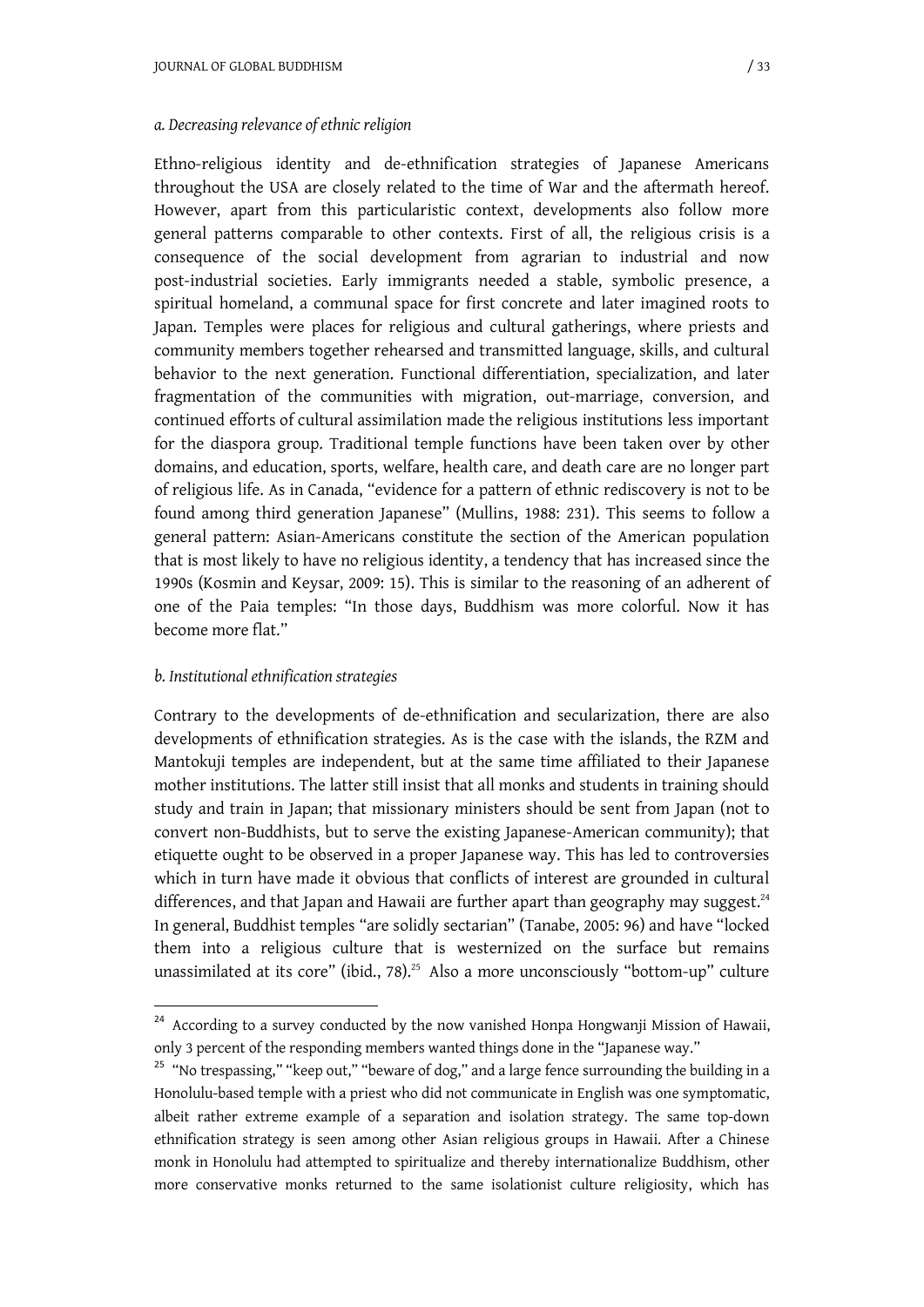prevails in the two Japanese temples. Throughout the years, the current priests have made attempts to open the temples to new adherents, and several interviews with different members revealed a generally positive attitude toward welcoming more non-Japanese into the temples. But both *insiders* and *outsiders* (potential newcomers) complained that the temple communities are more ethnically bonding than trans-ethnically bridging. As one of the core members said, "we have to be more open and global to survive." The priest at the RZM, who promotes such initiatives, points to the overall dilemma when referring to his concern for the "culture Buddhists": "I cannot ignore the old people."

#### *c. Individualization*

-

Although it is problematic to establish causal links between subjectivization and secularization (Heelas and Woodhead, 2005: 127), the increasing sense of individualization constitutes one important sub-factor that has clearly challenged communal religion and ethnic identity. With intensified individualization, social capital declines, and Putnam's (2000) "bowling alone" metaphor can thus also be used to describe the developments in religious communities. Third and fourth-generation children were successfully Americanized and individualized, at the expense of their ancestors' cultural baggage. Especially the neglect of the Japanese language and traditions has been a key factor for Japanese Americans "committing slow suicide" (Tanabe, 2005: 77). Several older people underlined this fact in the interviews I conducted, and as one informant said, "We told them to do their own thing. But did we go too far?" Individualization also means having the freedom to choose. Many chose not to maintain Japanese identity and commit to the religion of their ancestors, which is typically "manifested through the family rather than the individual" (Kashima, 2008: 128). Some converted to Christianity, perhaps strategically adopting a "truly American" religion. Others simply gave up on religion altogether, ignoring the demands of intergenerational transmission. Religious involvement takes time ("If you take responsibility, you do it for life," as one informant said) and several respondents voiced their (and especially their children's) reluctance to invest a part of their life in this. One informant phrased the challenge that traditional religious institutions had to face in the 1960s, referring to increasing consumerism: "when the nearby shopping center was built, Sunday became the day of shopping." And in the words of the RZM minister, "the beach is their church." Interviews with third and fourth-generation descendants of the Japanese immigrants clearly showed that identity construction with reference to an ethnic and religious community no longer has the same persuasive power. Non-religiosity and a hybrid sense of identity are justified by the "individualization project," though often nostalgically mourned by older Japanese Americans who try to find a balance in keeping tradition alive in a society that honors individuality and the free market.

generally characterized organized Chinese Buddhism in Hawaii. Adaptation strategies are naturally also differentiated among the Japanese-American Buddhist temples. At the other end of the spectrum, a Shingon temple in Honolulu that has become independent of its Japanese mother organization has been successful in adapting to its surroundings and getting more (also young) committed members, primarily due to a progressive priest.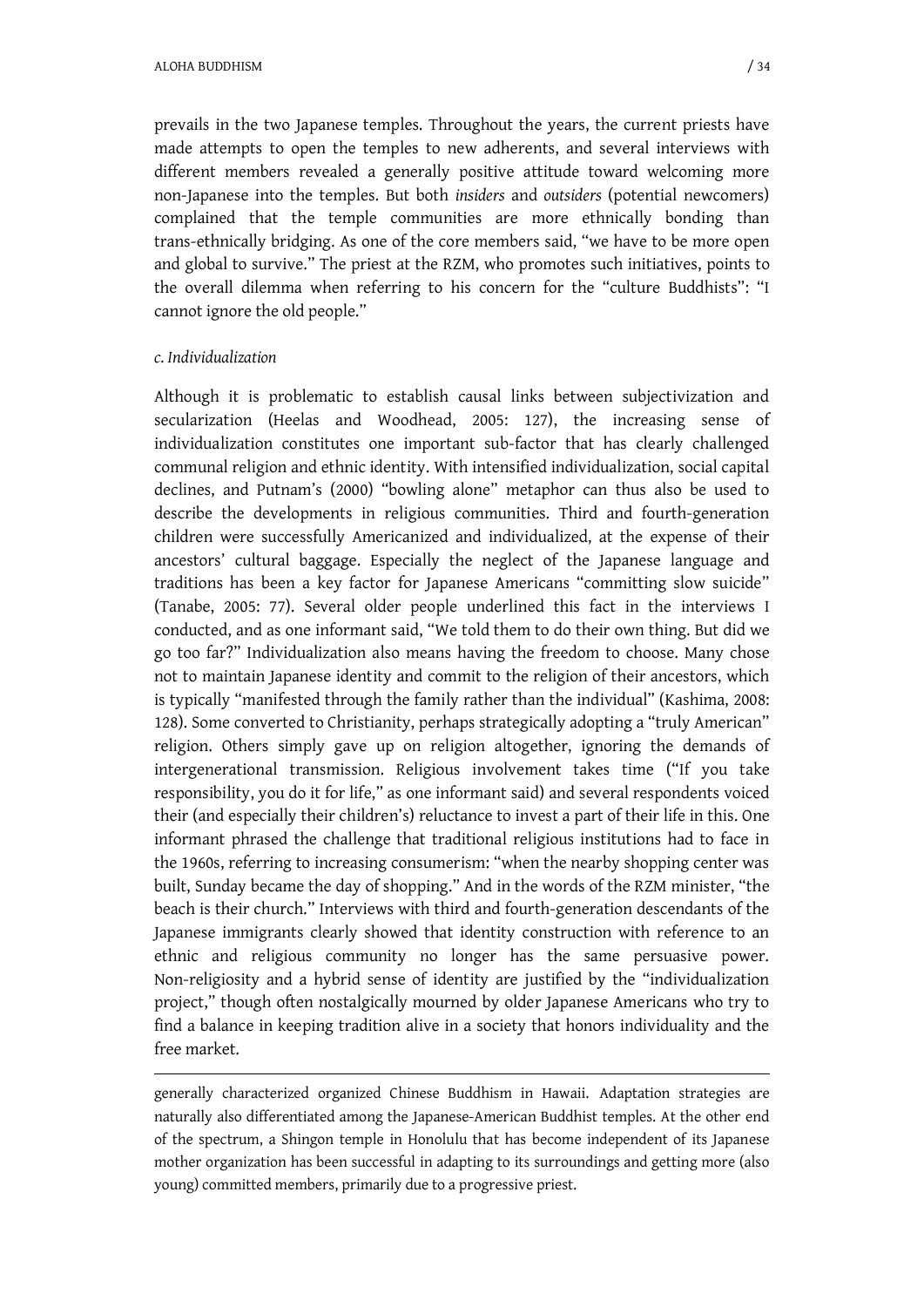Market and rational choice theory of religion would argue that such internal factors alone cannot explain one-way secular tendencies. From a macro perspective, external factors also point to tendencies of both increase and decrease of religion, of both spiritualization and secularization. These changes and tendencies do not directly affect the Japanese-American Buddhists, but they do indicate general changes in Buddhism and in religious transformations in a late modern context.

Hawaii ideals of a harmonious "rainbow of races" and a pluralistic "rainbow of religions" have, to some extent, become a reality. On the individual level, many members from the two temples participate in religious activities across religious and institutional divides. Many are "hybrid religious," members of both Mantokuji and local Christian churches; others adjust to the religiosity of their spouse by pragmatically attending services in both religions. But a market parameter also reveals a competitive diversity. The evangelical churches in Hawaii (one is based in neighboring Kahului) as well as the trans-ethnically oriented Sōka Gakkai (SGI)<sup>26</sup> have been successful in gaining and engaging new members with the same kind of "all inclusive" activities and identity commitment that the traditional and ethnic churches used to resort to. This seems to suggest the plausibility of a market-oriented "strictness hypothesis," claiming that strict and exclusivist religions, while also being inclusivist regarding ethnicity and race, are better survivors in the religious market as they are better at keeping members and attracting new adherents from other, less bounded, religious groups (Kelley, 1974; Iannaccone, 1994). On the other hand, the mono-ethnic and tradition based "culture religiosity," where personal identity and continuity with the past is kept, "even after participation in ritual and belief has lapsed" (Demerath, 2000: 127), seems to have been on the decrease. In recent decades, traditional Christian churches with a historical connection to Japanese immigrants and later descendants in Hawaii have experienced a decrease in membership numbers.<sup>27</sup> The same is true for Buddhist churches, whose

<sup>&</sup>lt;sup>26</sup> According to the SGI-USA Peace & Community Relations, there were 8,100 members in all of Hawaii in 2010 (7,780 in 2000). Most members reside in Honolulu, while Maui has 450 members. A local representative in Honolulu estimated that 60 percent hereof and of the 300 members who participate in weekend services are Japanese Americans. By combining concrete and accessible theology and practice for the modern individual with modern techniques and international/global culture, SGI sees itself as counterbalancing traditional Japanese temple Buddhism. The "strictness" of SGI has been softened somewhat throughout the years, as manifested by the change from the period of evangelism in the 1960s to the period of dialogue in the 1990s. American values like individualism, capitalism, and self-expression have been accommodated. Because the communal centers are more religiously and culturally ambitious alternatives to the traditional temples, SGI in the USA has been truly multiethnic, and in Hawaii "Sگka Gakkai, with its strategy of inclusive pluralism, may be the exception to this exclusive pattern" (Tanabe, 2005: 97).

<sup>&</sup>lt;sup>27</sup> Interviews with several church ministers in both Maui and the Honolulu area justify such generalized claims of membership decreases. A survey from Honolulu of 1983 states: "What has happened is that there has been a drastic decline in the number of young Japanese Americans attracted to Christianity. But the Buddhist temples are not attracting these young people to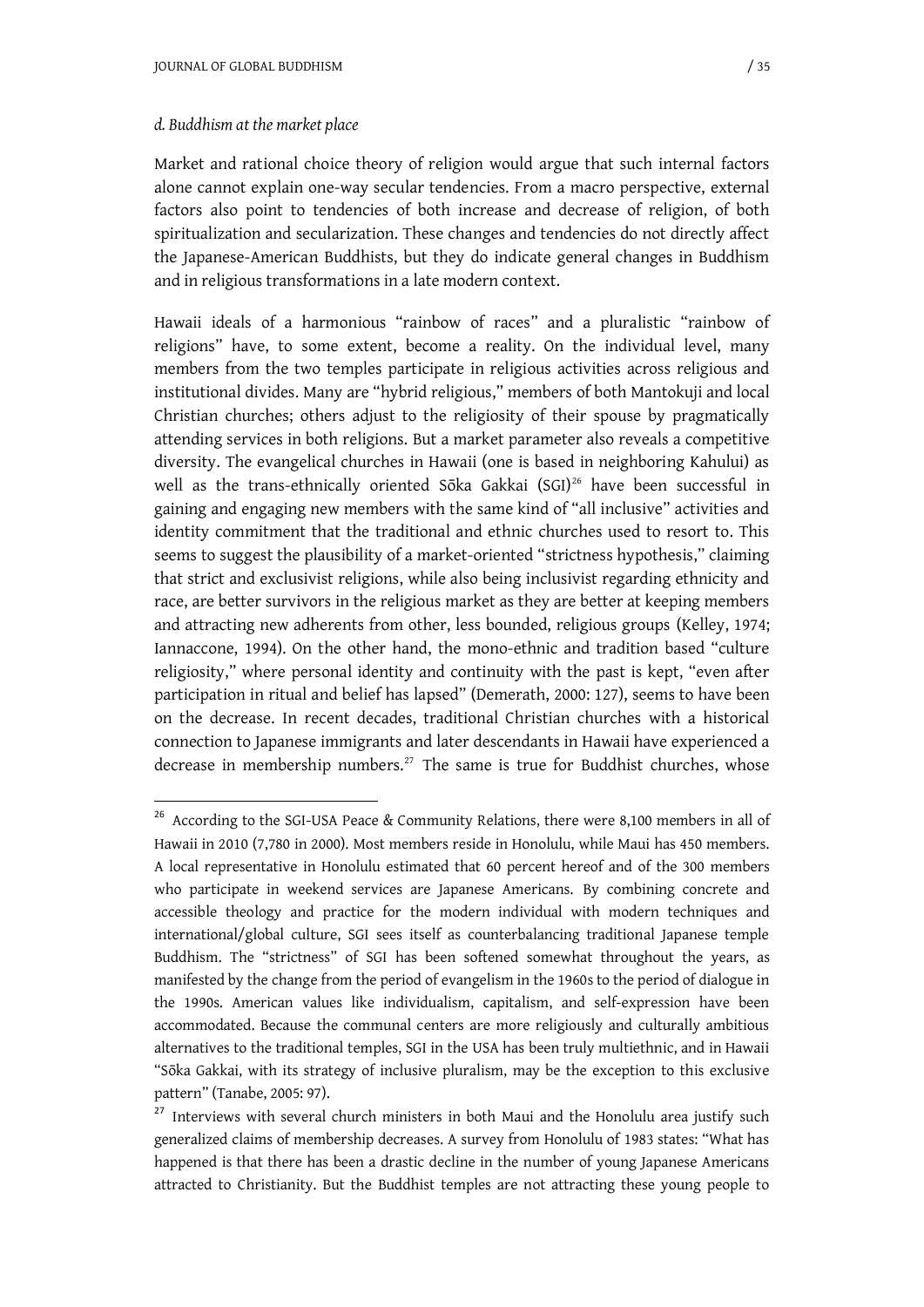theological and institutional "softness" appears to be a handicap in this connection (Tamney, 2008); it may also be one of the explanations for the decrease in immigrant "Buddhism of yellow color" in Brazil (Ursaki, 2008: 39), in the USA (Bloom, 1998; Tanaka, 1999), and in Canada (Beyer, 2010a).<sup>28</sup>

Another general trend of which the long-term decrease of immigrant Buddhism can be said to be a part is what Heelas and Woodhead call the "spiritual revolution" (2005), in which traditional churches and "other-worldly" religions lose ground to individualized and "this-worldly" sacralization of the self, invoking "the sacred in the cultivation of unique subjective-life" (ibid.: 5). As such, the "holistic environment prioritizes the individual's right of private judgment, just as epistemological individualism privileges personal choice and experience over the wisdom of traditions and gurus" (Warner, 2010: 157). Euro-American Buddhist converts, represented in Paia by the Maui Zendo and the Tibetan Dharma Center, $29$  are in a sense catering for a spiritually oriented group, typically Euro-Americans. Most members of both the Zen and the Tibetan groups have been part of a stable community for many years. Although the convert groups have not been affected as much as the Japanese-American Buddhist groups, they have still experienced a decline in membership, caused by general secularization tendencies. In the words of a resident of the Dharma Center, "We are in decline because Buddhism is declining." Neither "strict" nor institution-negating enough, the Euro-American groups are still distinct from typical Japanese-American Buddhism. They have, however, in many ways become mainstream, functioning as "parallel congregations" (Numrich, 2003) within a traditional Sangha-oriented version of Buddhism.

The holistic market in Paia and the surrounding area is a typical example of the spirituality that has been available for the last 20 years. Individuals, groups, and studios come and go, offering different kinds of spiritual services and practices such as yoga, meditation, healing, tai chi, qi gong, kinesiology, tarot, reiki, herbal medicine, intuitive reading, tantra, and shamanistic journeys. The organic shop Mana Foods, catering to

their temples. Rather, most of them are becoming non-religious" (Research Committee of the Study of Honolulu Residents, 1986: 141).

<sup>&</sup>lt;sup>28</sup> A Pew Forum survey shows that religion generally is of less importance to Asian-Americans than to other ethnic groups (Pew Forum, 2012: 14). This might also be the reason why 46 percent of Japanese Americans have converted to another religion (ibid.: 24) and why Buddhism is the religion that has experienced the greatest net loss (ibid.: 51).

<sup>&</sup>lt;sup>29</sup> The Diamond Sangha in Honolulu had 30 members in 2010 and several loosely related "friends", while the local Maui Zendo has around 20 members, typically attracting 10–15 people for *zazen sesshin*. The Tibetan Dharma Center has 30 active members, 100 related users, and a couple of everyday visitors for the morning ceremony. The Rinzai Zen Buddhist temple, Daihonzan Chگzenji, meets the demand for traditional Japanese culture in the form of *zazen*, martial arts, pottery etc. and, at the same time, caters to the non-Japanese with an interest in Oriental culture and spirituality. Although the management style and personality of the present abbot seems to be the major cause of conflicts and the dissolution of the Maui group, some recent attempts to open up to a larger audience (e.g., open *zazen* at the Japanese Culture Center in Honolulu) may in the future give the group a less exclusivist and esoteric image.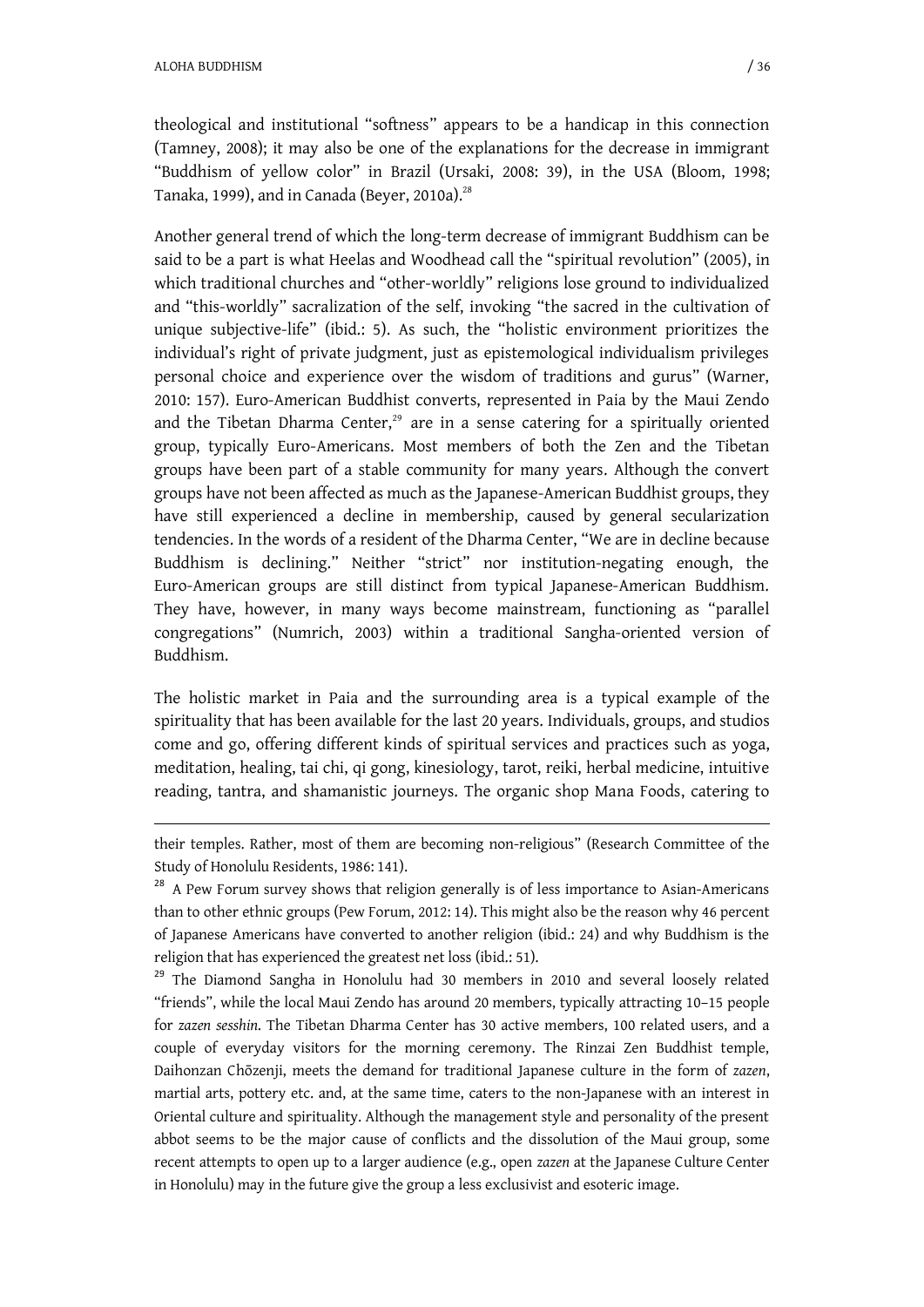lifestyle conscious consumers, sells Buddhist and New Age magazines and, like some of the other shops in the small town, has posters with spiritual suppliers on its front wall. The New Age magazine Maui Vision helps "selling spirituality" (Carrette and King, 2005) on the small island, whose own TV channel, Mystical Maui, helps create and uphold the image of a spiritual island. As one person explained, with a certain irony, "Every second person in Paia is a healer." Though not necessarily referred to or consciously acknowledged as such, ideas, symbols, and practices very often have a clear Buddhist origin. Members of the Tibetan Dharma Center are involved in self-development, therapy, and alternative medicine, and New Age books, posters, and name cards announcing spiritual services are found in the center's shop. Even the RZM has rented or lent out its main building for events including Maui Sufis, New Age gurus, and several holistic therapists. Others use Buddhist meditation (such as Vipassana and mindfulness meditation) or integrate Buddhist practices or general inspiration from Asian traditions.<sup>30</sup> One rather typical example of this is Paia Meditation, which has existed under different names since 2008. The founder grew up with parents belonging to Tibetan Buddhism and thus had solid experience in this religious field from years of practicing. However, he had no aspiration to remain within this field. In his critique of other forms of *religious* Buddhism, he refers to Buddhist-inspired secular meditation as an "authentic reality trip" and "existential mindfulness related meditation." The number of participants $31$  is not important for him, and he encourages the participants of his talks and courses to come only once to learn the techniques for private use.

Several Japanese-American Buddhists in Paia voiced their reservations toward this spiritual market. One person said: "this is not something we grew up with. It is typical for the hippie culture." Another person realistically described the ethnic and cultural divide related to spirituality as follows: "this is not catering to temple members. We don't need or use those services." The priest in one of the Zen temples wondered why people join meditation sessions *there* and not *here*, partly providing the answer himself by referring to his lack of spiritual storytelling ("they talk about feelings and anger. I cannot do this").

Although it does not directly affect Japanese Americans, this tendency, from an overall perspective, points to the "holy grail of the contemporary study of religion" (Heelas

<sup>&</sup>lt;sup>30</sup> Local examples thus suggest the diversity of spiritual groups: Since 1996 the Maui Yoga Studio has established 20 studios in Maui, which are used by 700 people every day, most of whom are visitors, typically aged 30 to 40 years. According to the owner, both teachers and users consider courses in yoga and meditation spiritual practices. Studio Maui in neighboring Haiku has, according to the owner, around 1000 users, and each day 100 people participate in one or more of the spiritual practices. Also in Haiku, the Temple of Peace, situated in a tranquil place with an eclectic worship hall, offers detoxification, a spa, and "personal growth," quoting Deepak Chopra in saying that "all healing is spiritual." Paia Yoga in the middle of Paia has several courses every day, nearly all teachers and students are Euro-Americans, many of whom are visitors from the mainland. A newly opened service of Personal & Spiritual Development had its first mindfulness retreat in 2011; the few (eight) attendants were all Caucasians from the mainland.

<sup>&</sup>lt;sup>31</sup> Small groups of 10 to 20 people join the periodical courses, and fewer join the regular morning meditations.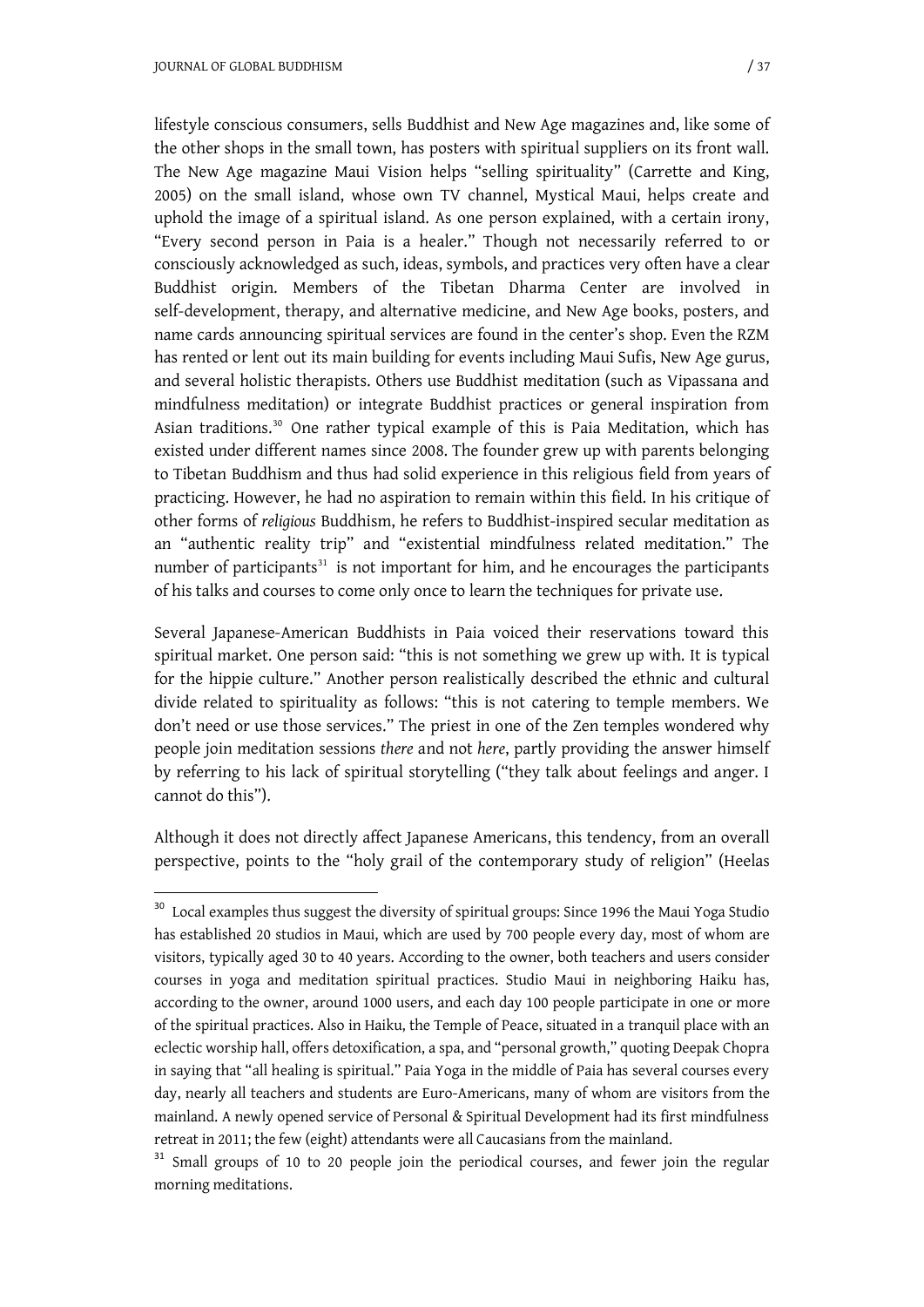and Woodhead, 2005: 2), namely why some forms of religion seem to be decreasing, while others appear to be increasing: The Hawaiian case signifies a fundamental change in the market as the secularization of Buddhism has been counterbalanced by a different group's spiritualization of Buddhism. Simultaneously this indicates an overall transformation of communal religiosity to late modern individualized spirituality.

#### Conclusion

The aim of this article is to investigate Japanese migrant Buddhism in its historical and contemporary context, focusing on relations between religion and ethnicity. The article shows that the "ethnic Buddhism" of the Japanese-American immigrants has important historical roots and is still characterized by strong ethnic identity formations keeping transnational diasporic relations alive. Communal temple Buddhism played an important role in the immigrants' incorporation phase, and in many ways it still carries the symbolic authority of transmitting and representing sources of and transnational relations to the "spiritual homeland." This is evident not least from the temple festivals, among which *obon* is the paramount occasion for performing, re-enacting, and re-inventing authentic culture.

However, ethno-religiosity and temple Buddhism have gradually lost their power and relevance. This is a response to general cultural developments of both external factors (World War II, discrimination) and internal factors (assimilation, demography, out-marriage, individualization). The same factors have changed the relationship between ethnicity and religion. Buddhism as an "ethno-religion" for the first generation was *also* de-ethnified and de-culturized by later generations, for whom acculturation was less tied up with a mono-ethnic identity. In other words, religion had an important function during the adaptation process, but seems to have outlived its role in a broader historical perspective. Thus, on the one hand, *too weak* a relationship between religion and ethnicity has caused a decline in the religious and cultural relevance of temple Buddhism for the immigrant community. On the other hand, it seems that *too strong* a relation between religion and ethnicity has had the effect of *bonding* together rather than *bridging* to new plausibility structures, thus undermining the potential for true integration and cross-ethnic pluralism. Seen in isolation and through all parameters of secularization, it is fair to characterize Japanese-American Buddhism in Paia, Maui, and Hawaii in the past decades as having been highly affected by general secularization, not least due to the relations between religion and ethnicity.

In Paia and in Hawaii in general, Japanese (Zen) Buddhism (and generally all forms of Buddhism) is still very much divided, not along sectarian, but ethnic lines. Although it has existed for five generations, there is still an evident split between immigrant Buddhists and Euro-American (Zen) Buddhists. The general spiritualization of Buddhism in the West could imply a tendency, including in multi-religious Paia, to transgress ethnic and cultural boundaries; the looser, individual-oriented, and Buddhism-inspired spiritual milieu, however, also underlines the importance of ethnicity as an empirical fact. As such, mono-ethnicity has followed two different developments, visible in contemporary culture: the secularization of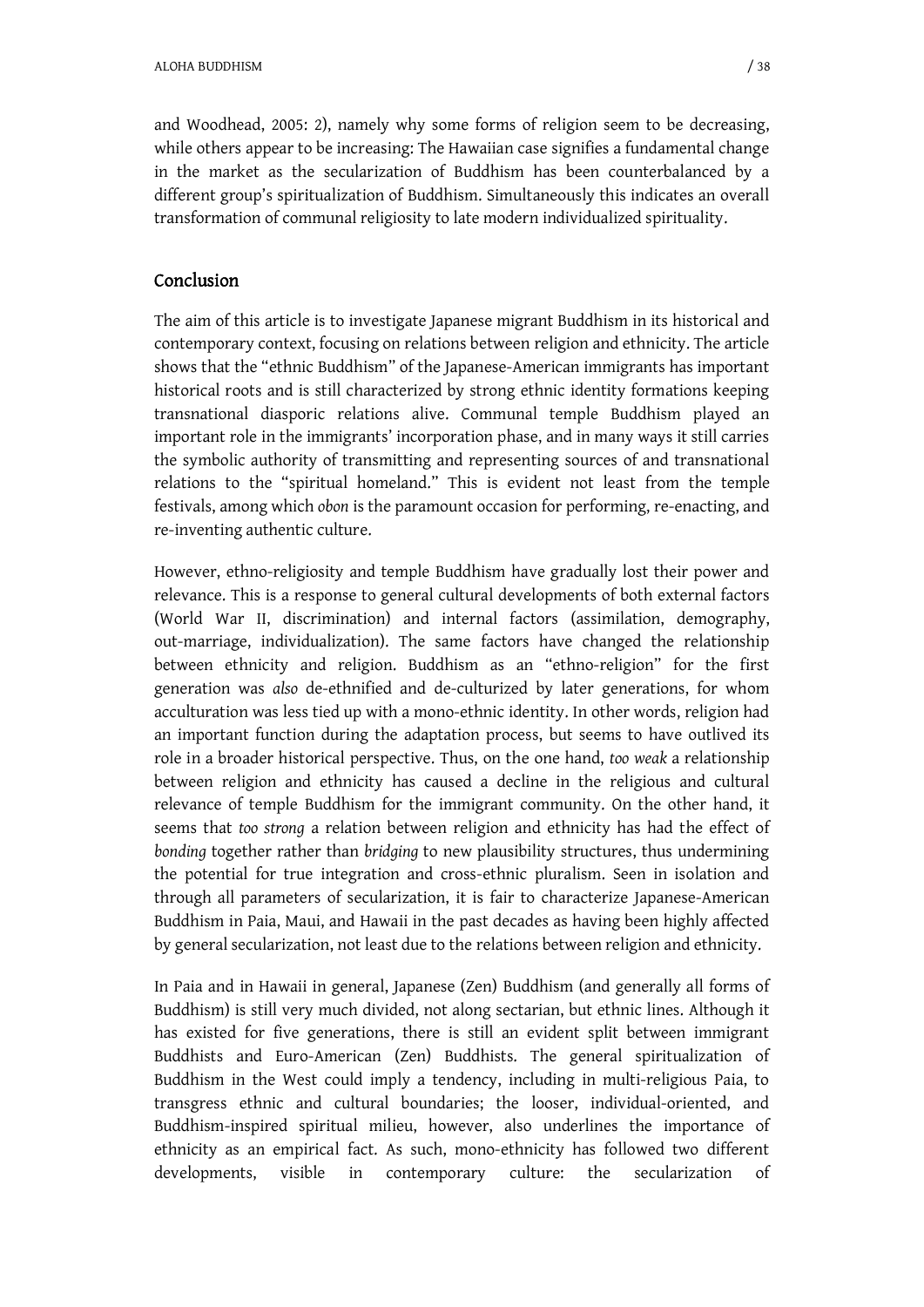Japanese-American immigrant Sangha Buddhism and the increase in individualized, spiritualized, and fragmented uses of Buddhism in the holistic milieu. Although Hawaii is in many ways a special case, the concrete context of a contemporary village in the island of Maui may nevertheless reflect general tendencies—relevant not least within Buddhist studies and future research in a comparative perspective.

#### References

- Asai, Senryo and Duncan R. Williams, 1999. "Japanese American Zen Temples: Cultural Identity and Economics." In Williams et al., eds. *American Buddhism. Methods and Findings in Recent Scholarship*. Richmond: Curzon Press, pp. 20–35.
- Bartholomew, Gail, 1994. *Maui Remembers*: *A Local History*. Honolulu: Mutual Publishing.
- Beyer, Peter, 2010a. "Buddhism in Canada: A Statistical Overview from Canadian Censuses, 1981–2001." In John Harding, Victor Hori, and Alexander Soucy, eds. Wild *Geese. Buddhism in Canada*. Montreal and Kingston: McGill-Queen's University Press, pp. 111–133.
- Beyer, Peter, 2010b. "Differential Reconstruction of Religions among Second Generation Immigrant Youth in Canada." In Giuseppe Giordan, ed. *Annual Review of the Sociology of Religion*, volume 1: *Youth and Religion*, pp. 1–28.
- Bloom, Alfred, 1998. "Shin Buddhism in America: a Social Perspective." In Charles S. Prebish and Kenneth K. Tanaka, eds. *The Faces of Buddhism in America*. Berkeley: University of California Press, pp. 32–47.
- Borup, Jørn, *forthcoming*. "Counting Immigrant Buddhists." *Religion*.
- Borup, Jørn, 2008. *Japanese Rinzai Zen Buddhism: Myگshinji, a Living Religion.* Numen Book Series. Netherlands: Brill.
- Carrette, Jeremy R. and Richard King, 2005. *Selling Spirituality: the Silent Takeover of Religion.* London, New York: Routledge.
- Coleman, James W., 2001. *The New Buddhism: The Western Transformation of an Ancient Tradition*. Oxford University Press.
- Duensing, Dawn E., ed. 1998. *Paia: Evolution of a Community*. Paia Main Street Association.
- Gombrich, Richard and Gananath Obeyesekere, 1988. *Buddhism Transformed. Religious Change in Sri Lanka*. Princeton University Press.
- Gregory, Peter, 2001. "Describing the Elephant: Buddhism in America." *Religion and American Culture: A Journal of Interpretation*, 11(2), pp. 233–263.
- Hawaii Soto Mission Association, 2006. *Gokuro Sama. Thank you very much for your hard work*. Honolulu: Hawaii Soto Mission Bishop's Office.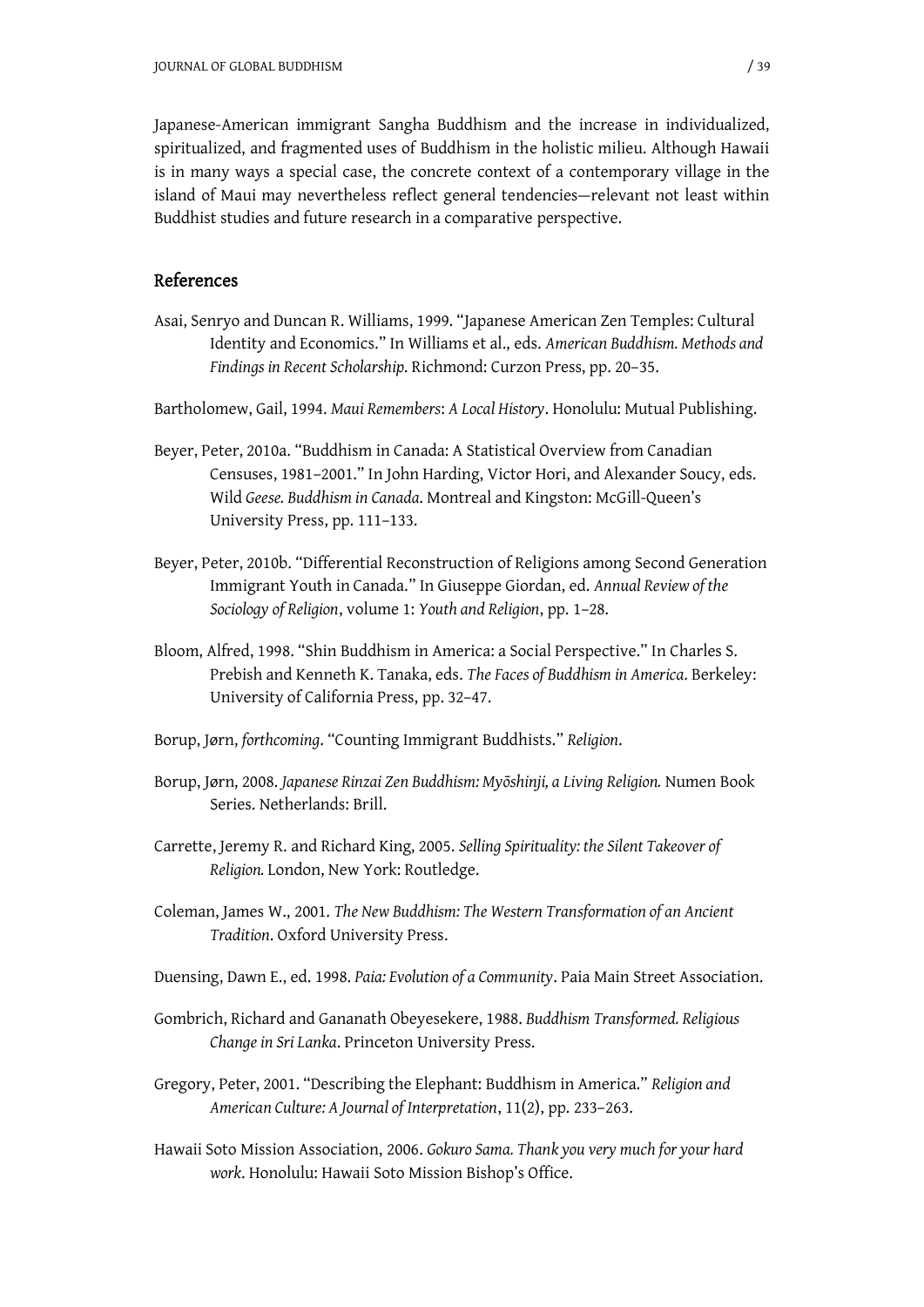- Hawaii Soto Mission Association, 2002. *History of the Soto Sect in Hawaii.* Honolulu: Hawaii Soto Mission Bishop's Office.
- Heelas, Paul and Linda Woodhead, 2005. *The Spiritual Revolution. Why Religion is giving Way to Spirituality*. Oxford Blackwell Publishing.
- Hormann, Bernard L., 1961–1962. "Towards a Sociology of Religion in Hawai'i". *Social Process* 25, pp. 58–66.
- Hormann, Bernard L., 1958. "The Problem of the Religion of Hawaii's Japanese." In *Social Process* 22, pp. 5–8.
- Hunter, Louise, 1971. *Buddhism in Hawaii*. Honolulu: University of Hawaii Press.
- Iannaccone, L. R., 1994. "Why Strict Churches are Strong." *American Journal of Sociology*  99(5), pp. 1180–1211.
- Kashima, Tetsuden, 2008. "Japanese American Religiosity: A Contemporary Perspective." In Paul Numrich, ed. *North American Buddhists in Social Context*. London and Boston: Brill, pp. 107–143.
- Kashima, Tetsuden, 1977. *Buddhism in America: The Social Organization of an Ethnic Religious Institution*. Westport, CT: Greenwood Press.
- Kelley, D., 1974. *Why Conservative Churches are Growing: A Study in the Sociology of Religion*. Macon: Mercer University Press.
- Kosmin, Barry A. and Ariela Keysar, 2009. *American Religion Identification Survey* (ARIS 2008). Hartford: Trinity College.
- Lamb, Ramdas, 1998. "Religion." In Sonia P. Juvik and James O. Juvik, eds. *Atlas of Hawai'i*. Honolulu: University of Hawai'i Press, pp. 201–204.
- Lindholm, Charles, 2008*. Culture and Authenticity*. Malden: Blackwell Publishing.
- Masatsugu, Michael K., 2008. "'Beyond This World of Transiency and Impermanence': Japanese Americans, Dharma Bums, and the Making of American Buddhism during the Early Cold War Years." *Pacific Historical Review* 77(3), pp. 423–451.
- Moriya Tomoe, 2000. *Yemyo Imamura: Pioneer American Buddhist*. Honolulu: Buddhist Study Center Press.
- Mullins, Mark R., 2012. "Secularization, Deprivatization, and the Reappearance of 'Public Religion' in Japanese Society." In *The Journal of Religion in Japan*, 1(1), pp. 61–82.
- Mullins, Mark R.*,* 1988. "The Organizational Dilemmas of Ethnic Churches: A Case of Japanese Buddhism in Canada." In *Sociological Analysis* 49(3), pp. 217–233.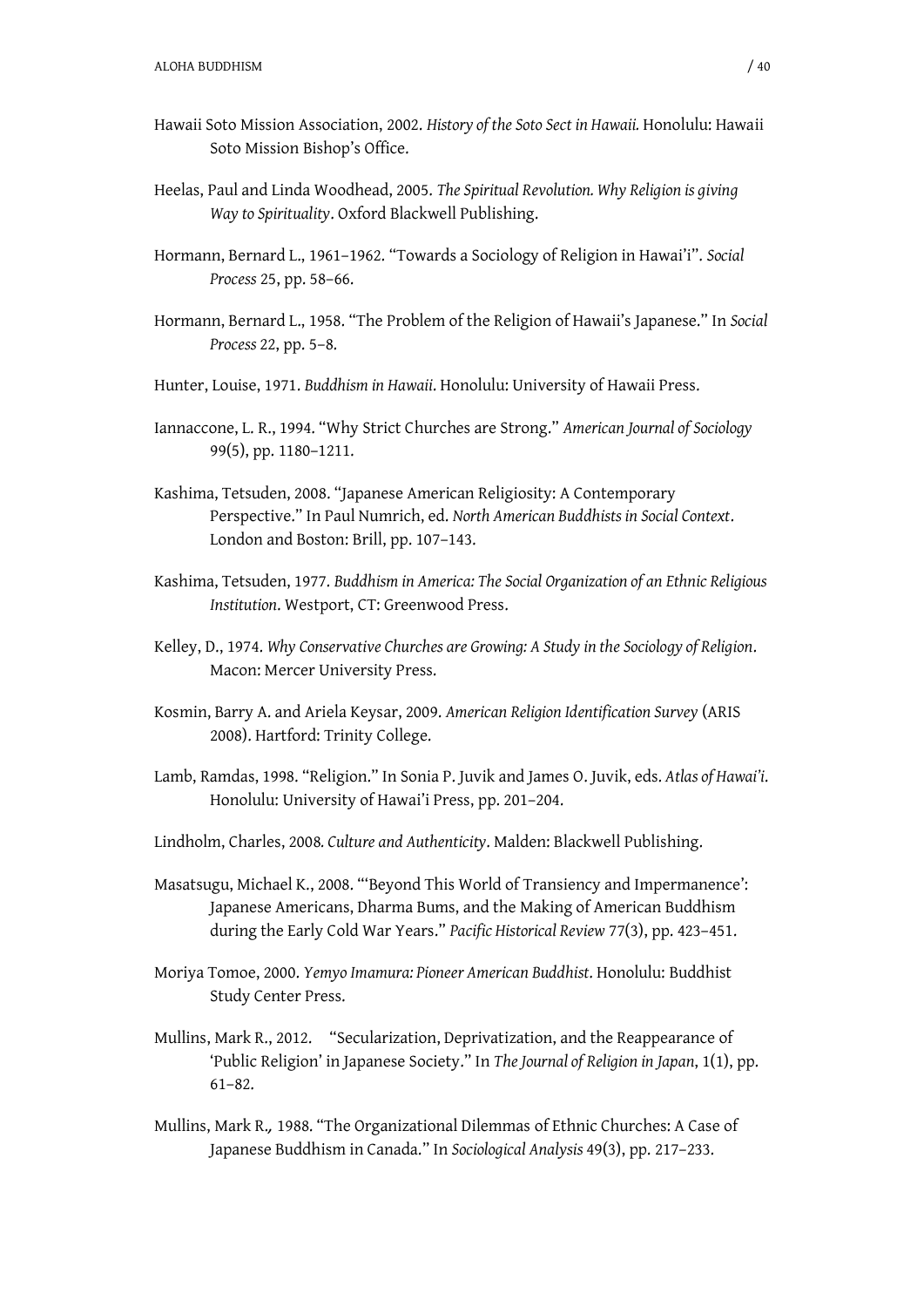- Nagasawa, Jake, 2011. "Sitting in Silence: A Comparison and Analysis of Two Sōtō Zen Institutions in San Fransisco." *Asia Pacific: Perspectives* 10(2), pp. 172–182.
- Nelson, John, 2012. "Japanese Secularities and the Decline of Temple Buddhism." The *Journal of Religion in Japan*, 1(1), pp. 37–60.
- Numrich, Paul. 2003. "Two Buddhisms Further Considered." In *Contemporary Buddhism* 4(1), pp. 55–78.
- Odo, Franklin, 2004. *No Sword to Bury: Japanese Americans in Hawai'i During World War II.* (Asian American History and Culture). Philadelphia: Temple University Press.
- Okamura, Jonathan Y., 2008. *Ethnicity and Inequality in Hawaii*. Philadelphia: Temple University Press.
- Paia Mantokuji Soto Mission, 2006. *Mantokuji Memoirs. A Collection of Stories by Family and Friends. In Commemorating the Centennial Celebration of Paia Mantokuji Mission 1906–2006*.
- Paia Mantokuji Soto Mission, 2006. *Paia Mantokuji Soto Mission Centennial Celebration 1906–2006*.
- Pereira, Ronan Alves and Hideaki Matsuoka, eds. 2007. *Japanese Religions in and Beyond the Japanese Diaspora*. Berkeley, CA: Institute of East Asian Studies, University of California.
- Pew Research Center, 2012. *Asian Americans: A Mosaic of Faiths*. [online] Available at: <http://www.pewforum.org/Asian-Americans-A-Mosaic-of-Faiths.aspx> [Accessed Aug. 30 2012]
- Putnam, Robert D., 2000. *Bowling Alone. The Collapse and Revival of American Community*. New York: Simon and Schuster.
- Reader, Ian, 2012. "Secularisation R.I.P? Nonsense! The 'rush hour away from the gods' and the decline of religion in contemporary Japan." *The Journal of Religion in Japan*, 1(1), pp. 7–36.
- Research Committee of the Study of Honolulu Residents 1986. *The Third Attitudinal Survey of Honolulu Residents*. Tokyo: The Institute of Statistical Mathematics.
- Rinzai Zen Mission Paia, 2003. *Newsletter July*.
- Rinzai Zen Mission Paia, 1994. *Newsletter January.*
- Rocha, Cristina, 2006. *Zen in Brazil: The Quest for Cosmopolitan Modernity*. Honolulu: University of Hawaii Press.
- Roy, Olivier, 2010*. Holy Ignorance: When Religion and Culture Part Ways*. Columbia: Columbia University Press.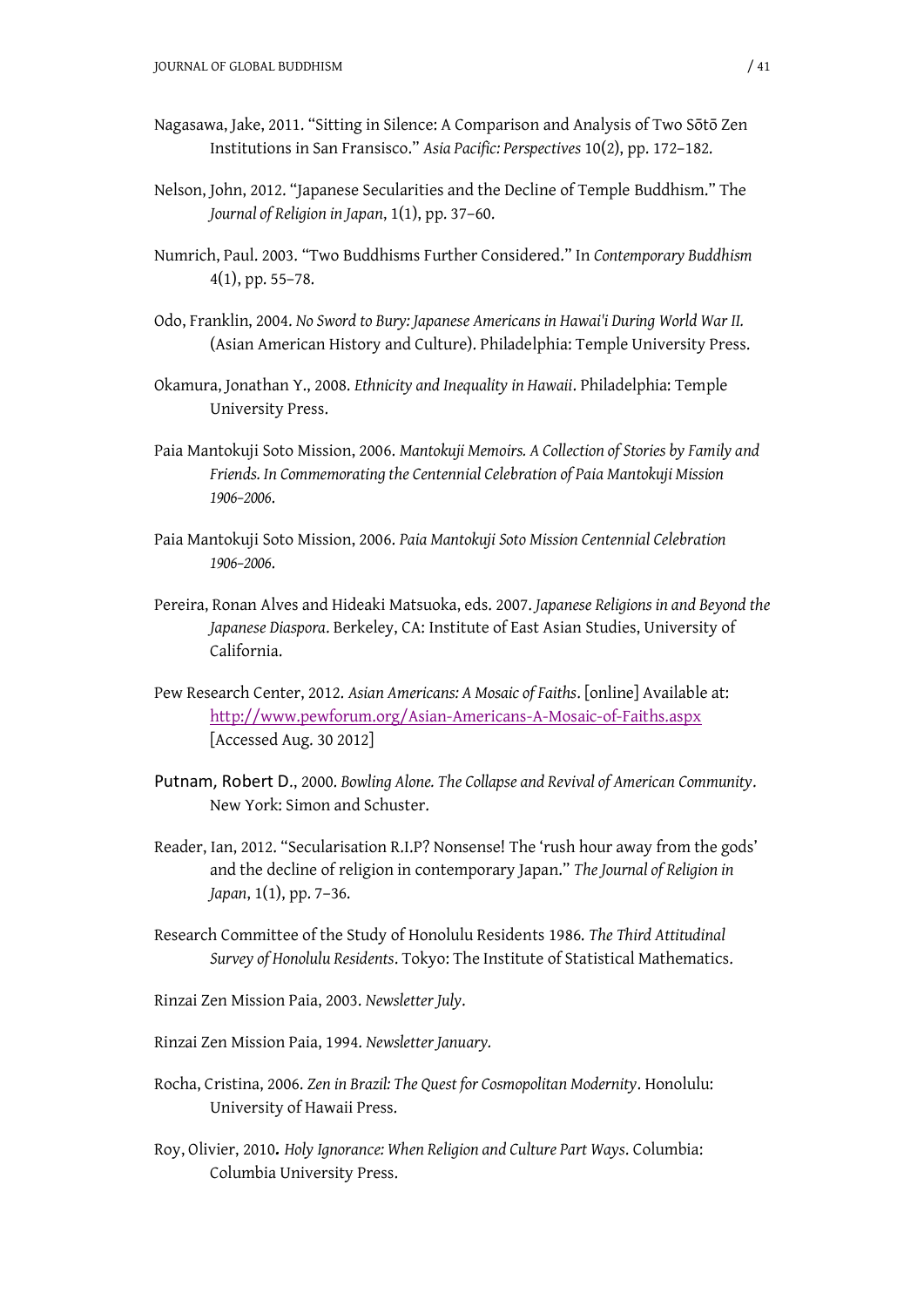- Schmitt, Robert C., 1973. "Religious Statistics of Hawaii, 1825–1972." *The Hawaiian Journal of History* 7, pp. 41–47.
- Sharf, Robert H., 1995a. "Buddhist modernism and the rhetoric of meditative experience." *Numen* 42(3), pp. 228–283.
- Sharf, Robert H., 1995b. "Sanbگkyگdan: Zen and the Way of the New Religions." *Japanese Journal of Religious Studies* 22(3–4), pp. 417–458.
- Tamney, Joseph B., 2008. "Afterword: Modernization, Globalization, and Buddhism." In Paul David Numrich, ed. *North American Buddhists in Social Context*. Leiden and Boston: Brill, pp. 225–241.
- Tanabe, George J., 2005. "Grafting Identity: The Hawaiian Branches of the Bodhi Tree." In Linda Learman, ed. *Buddhist Missionaries in the Era of Globalization*. Honolulu: University of Hawaii Press, pp. 77–100.
- Tanabe, George J., 2000. Lotus in Paradise. Buddhism and Japanese American Identity in Hawaii. Japanese Cultural Center of Hawaii.
- Tanabe, George J. and Willa J., 2012. *Japanese Buddhist Temples in Hawai'i*. Honolulu: University of Hawai'i Press.
- Tanaka, Kenneth K., 1999. "Issues of Ethnicity in the Buddhist Churches of America." In Williams et al., eds. *American Buddhism. Methods and Findings in Recent Scholarship*. Richmond: Curzon Press, pp. 3–19.
- Tweed, Thomas A., 2002. "Who Is a Buddhist? Night-Stand Buddhists and Other Creatures." In Charles S. Prebish and Martin Baumann, eds. *Westward Dharma. Buddhism beyond Asia*. Berkeley, CA: University of California Press, pp. 17–33.
- Warner, Rob, 2010. *Secularization and its Discontents*. London: Continuum.
- Williams, Duncan Ryࡃken and Tomoe Moriya, eds. 2010. *Issei Buddhism in the Americas*. Urbana, IL: University of Illinois Press Urbana.
- Williams, Duncan Ryūken and Tomoe Moriya, 2010. "Introduction" in Williams and Moriya *Issei Buddhism in the Americas*. Urbana, IL: University of Illinois Press Urbana, pp. ix–xxi.

### Online References:

U.S. Census Bureau. *2010 Census. Asian*. [online] Available at: <http://www.census.gov/population/cen2000/atlas/censr01-108.pdf.> [Accessed Aug. 15 2012].